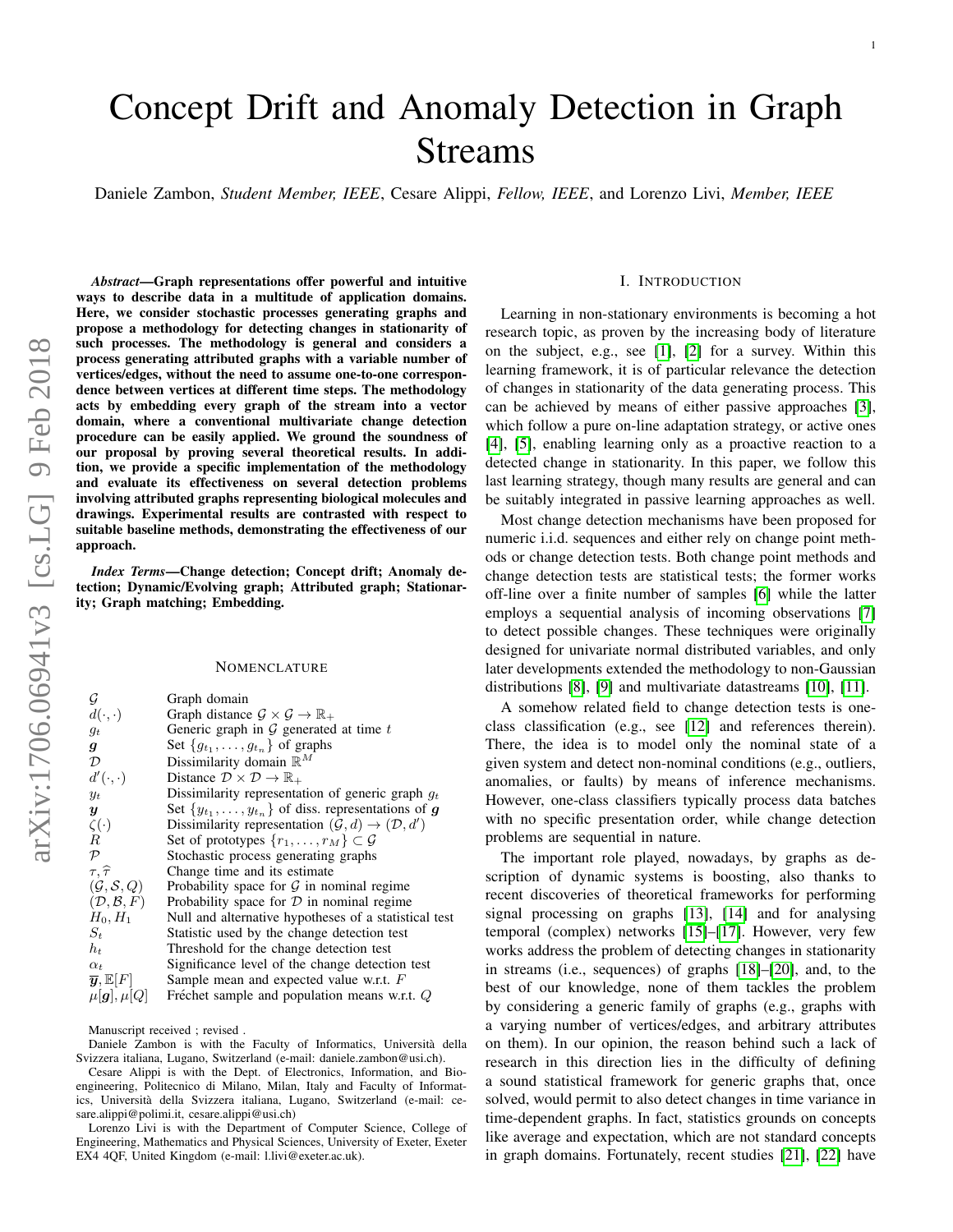provided some basic mathematical tools that allow us to move forward in this direction, hence, addressing the problem of detecting changes in stationarity in sequences of graphs.

A key problem in analysing generic graphs refers to assessing their dissimilarity, which is a well-known hard problem [\[23\]](#page-12-20). The literature proposes two main approaches for designing such a measure of dissimilarity [\[24\]](#page-12-21)–[\[26\]](#page-12-22). In the first case, graphs are analysed in their original domain  $G$ , whereas the second approach consists of mapping (either explicitly or implicitly) graphs to numeric vectors. A well-known family of algorithms used to assess dissimilarity between graphs relies on the Graph Edit Distance (GED) approach [\[27\]](#page-12-23). More specifically, GED algorithms count and weight the edit operations that are needed in order to make two input graphs equal. Differently, other techniques take advantage of kernel functions [\[28\]](#page-12-24), spectral graph theory [\[29\]](#page-12-25), [\[30\]](#page-12-26), or assess graph similarity by looking for recurring motifs [\[31\]](#page-12-27). The computational complexity associated with the graph matching problem inspired researchers to develop heuristics and approximations, e.g., see [\[32\]](#page-12-28)–[\[34\]](#page-12-29) and references therein.

#### <span id="page-1-1"></span>*A. Problem formulation*

In this paper, we consider sequences of *attributed graphs*, i.e., directed or undirected labelled graphs characterized by a variable number of vertices and edges [\[21\]](#page-12-18). Attributed graphs associate vertices and edges with generic labels, e.g., scalars, vectors, categorical, and user-defined data structures. In addition, multiple attributes can be associated to the same vertex/edge, whenever requested by the application. By considering attributed graphs, we position ourselves on a very general framework covering most of application scenarios. However, generality requires a new operational framework, since all assumptions made in the literature to make the mathematics amenable, e.g., graphs with a fixed number of vertices and/or scalar attributes, cannot be accepted anymore. In order to cover all applications modellable through attributed graphs, we propose the following general problem formulation for change detection.

Given a generic pre-metric distance  $d(\cdot, \cdot)$  on  $\mathcal{G}$ , we construct a  $\sigma$ -algebra S containing at least all open balls of  $(G, d)$ and associate a generic probability measure Q to  $(G, S)$ . The generated probability space  $(\mathcal{G}, \mathcal{S}, Q)$  allows us to consider graphs as a realisation of a structured random variable  $g$  on  $(\mathcal{G}, \mathcal{S}, Q)$ . Define P to be the process generating a generic graph  $g_t \in \mathcal{G}$  at time t according to a stationary probability distribution Q (nominal distribution). We say that a change in stationarity occurs at (unknown) time  $\tau$  when, from time τ on, P starts generating graphs according to a *non-nominal* distribution  $\ddot{Q} \neq Q$ , i.e.,

$$
g_t \sim \begin{cases} Q & t < \tau, \\ \widetilde{Q} & t \geq \tau. \end{cases}
$$

In this paper, we focus on persistent (abrupt) changes in stationarity affecting the population mean. However, our methodology is general and potentially can detect other types of change, including drifts and transient anomalies lasting for a reasonable lapse of time.

# *B. Contribution and paper organization*

A schematic description of the proposed methodology to design change detection tests for attributed graphs is shown in Figure [1,](#page-3-0) and consists of two steps: (i) mapping each graph  $q_t$ to a numeric vector  $y_t$  through a prototype-based embedding, and (ii) using a multivariate change detection test operating on the y-stream for detecting changes in stationarity.

The novelty content of the paper can be summarized as:

- A methodology to detect changes in stationarity in streams of *attributed* graphs. To the best of our knowledge, this is the first research contribution tackling change detection problems in streams of varying-size graphs with non-identified vertices and user-defined vertex/edge attributes;
- A method derived from the methodology to detect changes in stationarity in attributed graphs. We stress that the user can design his/her own change detection method by taking advantage of the proposed methodology;
- A set of theoretic results grounding the proposed methodology on a firm basis.

The proposed methodology is general and advances the few existing approaches for change detection in graph sequences mostly relying on the extraction and processing of topological features of fixed-size graphs, e.g., see [\[35\]](#page-12-30).

It is worth emphasising that the proposed approach assumes neither one-to-one nor partial correspondence between vertices/edges across time steps (i.e., vertices do not need to be uniquely identified). This fact has important practical implications in several applications. As a very relevant example, we refer to the identification problem of neurons in extracellular brain recordings based on their activity [\[36\]](#page-12-31). In fact, each electrode usually records the activity of a neuron cluster, and single neurons need to be disentangled by a procedure called spike sorting. Hence, a precise identification of neurons (vertices) is virtually impossible in such an experimental setting, stressing the importance of methods that do not require one-to-one correspondence between vertices over time.

The remainder of this paper is structured as follows. Section [II](#page-1-0) contextualizes our contribution and discusses related works. Section [III-A](#page-2-0) presents the proposed methodology for change detection in generic streams of graphs. Theoretical results are sketched in Section [III-B;](#page-3-1) related proofs are given in Appendix [C.](#page-10-0) A specific implementation of the methodology is presented in Sections [IV](#page-4-0) and related proofs in Appendix [D.](#page-11-0) Section [V](#page-6-0) shows experimental results conducted on datasets of attributed graphs. Finally, Section [VI](#page-7-0) draws conclusions and offers future directions. Appendices [A](#page-9-0) and [B](#page-9-1) provide further technical details regarding the problem formulation.

# II. RELATED WORK

<span id="page-1-0"></span>The relatively new field of temporal networks deals with graph-like structures that undergo events across time [\[16\]](#page-12-32), [\[17\]](#page-12-15). Such events mostly realise in instantaneous or persistent *contacts* between pairs of vertices. With such structures one can study dynamics taking place on a network, like epidemic and information spreading, and/or dynamics of the network itself, i.e., structural changes affecting vertices and edges over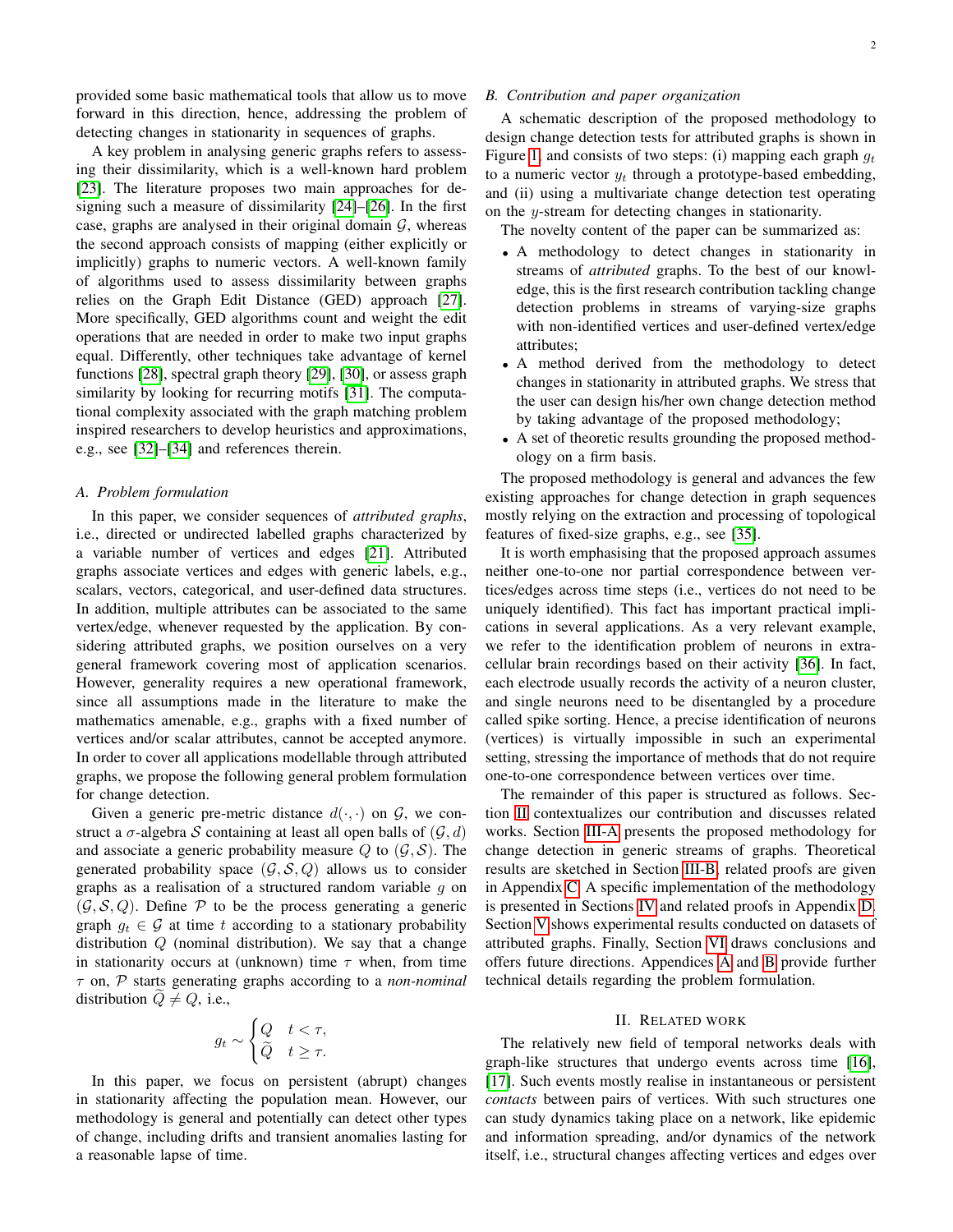time. Further relevant directions in temporal networks include understanding the (hidden) driving mechanisms and generative models [\[15\]](#page-12-14).

The literature in statistical inference on time-varying graphs (or networks) is rather limited [\[16\]](#page-12-32), [\[22\]](#page-12-19), especially when dealing with attributed graphs and non-identified vertices. Among the many, anomaly detection in graphs emerged as a problem of particular relevance, as a consequence of the ever growing possibility to monitor and collect data coming from natural and man-made systems of various size. An overview of proposed approaches for anomaly and change detection on time-variant graphs is reported in [\[35\]](#page-12-30), [\[37\]](#page-12-33), where the authors distinguish the level of influence of a change. They identify changes affecting vertices and edges, or involving entire subnetworks of different size; this type of change usually concerns static networks, where the topology is often fixed. Other changes have a global influence, or might not be ascribed to specific vertices or edges.

We report that there are several applications in which the vertices are labelled in such a way that, from a time step to another, we are always able to create a partial one-toone correspondence (identified vertices). This case arises, e.g., when the identity of vertices plays a crucial role and must be preserved over time. Here, we put ourself in the more general scenario where vertices are not necessarily one-to-one identifiable through time.

Within the anomaly detection context, only few works tackle the problem in a classical change detection framework. Among the already published works in detecting changes in stationarity, we mention Barnett et al. [\[19\]](#page-12-34), whose paper deals with the problem of monitoring correlation networks by means of a change point method. In particular, at every time step  $t$ , the authors construct the covariance matrix computed from the signals up to time  $t$  and the covariance matrix of the remaining data. As statistic for the change point model, they adopt the Frobenius norm between the covariance matrices. The authors evaluate their method on functional magnetic resonance imaging and stock returns. A different way to approach the problem consists in modeling the network-generating process within a probabilistic framework. Graphs with  $N$  vertices and disjoint communities can be described by the degree corrected stochastic block model, where some parameters represent the tendency of single vertices to be connected and communities to interact. This model has been adopted by Wilson et al. for monitoring the U.S. Senate co-voting network [\[18\]](#page-12-16). As monitoring strategy, they consider the standard deviation of each community, and then apply exponential weighted moving average control chart. A further example of change point method for fixed-size graphs combines a generative hierarchical random graph model with a Bayesian hypothesis test [\[38\]](#page-12-35).

#### III. CHANGE DETECTION IN A STREAM OF GRAPHS

The structure of the section is as follows. Section [III-A](#page-2-0) describes the proposed methodology at a high level to ease the understanding. In Section [III-B,](#page-3-1) we present theoretical results grounding our proposal; their proofs are given in the appendices.

# <span id="page-2-0"></span>*A. The proposed methodology*

The methodology operates on an input sequence of attributed graphs  $g_1, g_2, \ldots, g_t, \ldots \in \mathcal{G}$  and, as sketched in Figure [1,](#page-3-0) it performs two steps: (i) Map (embed) input graphs to a vector domain  $\mathcal{D} = \mathbb{R}^M$ . Embedding is carried out by means of the dissimilarity representation  $\zeta : \mathcal{G} \to \mathcal{D}$ , which embeds a generic graph  $q_t \in \mathcal{G}$  to a vector  $y_t \in \mathcal{D}$ . (ii) Once a multivariate i.i.d. vector stream  $y_1, y_2, \ldots, y_t, \ldots$  is formed, change detection is carried out by inspecting such a numerical sequence with the designer favourite method. The two phases are detailed in the sequel.

*1) Dissimilarity representation:* The embedding of a generic graph  $g \in \mathcal{G}$  is achieved by computing the dissimilarity between g and the prototype graphs in  $R = \{r_1, \ldots, r_M\} \subset \mathcal{G}$ ,

<span id="page-2-5"></span>
$$
y = \zeta(g) := [d(g, r_1), \dots, d(g, r_M)]^\top
$$
. (1)

The vector  $y$  is referred to as the dissimilarity representation of q. Set  $R$  has to be suitably chosen to induce informative embedding vectors. For a detailed discussion about dissimilarity representations and possible ways to select prototypes, we suggest [\[39\]](#page-12-36).

In order to make the mathematics more amenable, here we assume  $d(\cdot, \cdot)$  to be a metric distance; nevertheless, in practical applications, one can choose more general dissimilarity measures.

<span id="page-2-3"></span>*2) Multivariate vector stream:* At time step t the process P generates graph  $g_t$ , and the map  $\zeta(\cdot)$  embeds  $g_t$  onto vector  $y_t = \zeta(g_t) \in \mathcal{D}$ , inducing a multivariate stream  $y_1, y_2, \ldots, y_t, \ldots$  whose elements lie in D. Figure [1](#page-3-0) depicts the continuous embedding of graph process.

Under the nominal condition for process P, graphs  ${g_t}_{t \leq \tau}$ are i.i.d. and drawn from probability space  $(G, S, Q)$ . Consequently, also vectors  $y_t \in \mathcal{D}$  are i.i.d.. We now define a second probability space  $(D, \mathcal{B}, F)$  associated with embedded vectors  $y_t$ ; in particular, here we propose to consider for  $\beta$ the Borel's  $\sigma$ -algebra generated by all open sets in  $\mathcal{D}$ . F is the push forward probability function of Q by means of  $\zeta(\cdot)$ , namely

<span id="page-2-4"></span>
$$
F(B) = Q(\zeta^{-1}(B)), \qquad \forall \ B \in \mathcal{B}.
$$
 (2)

With such a choice of  $F$ , we demonstrate in [A](#page-9-0)ppendix A that F is a probability measure on  $(D, \mathcal{B})$ .

<span id="page-2-2"></span>*3) Change detection test:* By observing the i.i.d. vector stream  $y_1, y_2, \ldots, y_t, \ldots$  over time we propose a multivariate change detection procedure to infer whether a change has occurred in the vector stream and, in turn, in the graph stream.

The change detection test is the statistical hypothesis test

$$
H_0: \quad \mathbb{E}[S_t] = 0
$$
  

$$
H_1: \quad \mathbb{E}[S_t] > 0
$$

where  $0$  is the expected value during the nominal – stationary – regime and  $\mathbb{E}[\cdot]$  is the expectation operator. Statistic  $S_t$ , which is applied to windows of the vector stream, is user-defined and is requested to increase when the process  $P$  becomes non stationary.

Often, the test comes with a threshold  $h_t$  so that if

<span id="page-2-1"></span>
$$
S_t > h_t \quad \Rightarrow \quad \text{a change is detected} \tag{3}
$$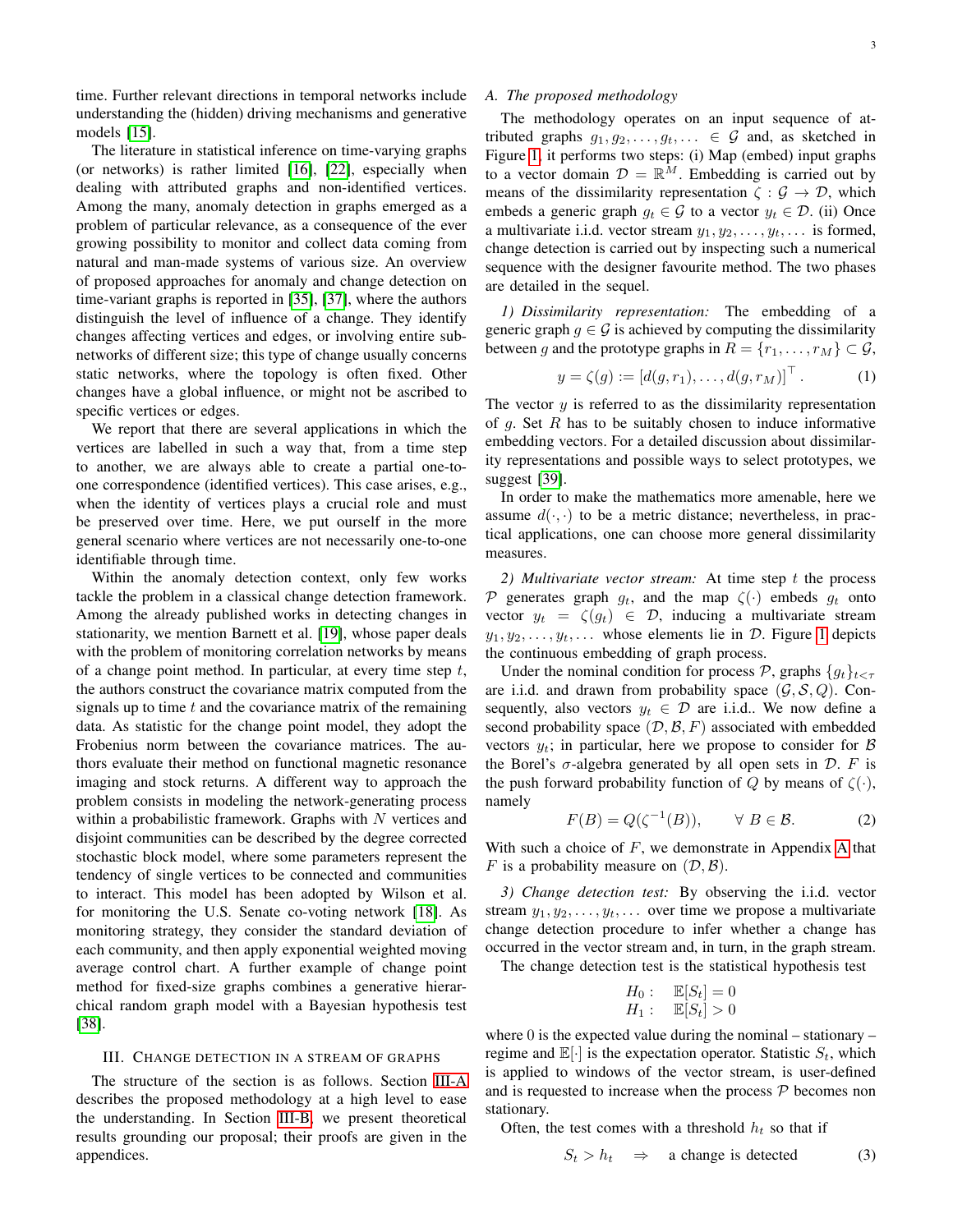

<span id="page-3-0"></span>Figure 1. The diagram represents the fundamental steps of the methodology. At the top of the figure, the stochastic process  $P$  generates over time a stream of graphs  $g_1, g_2, g_3, \ldots$ . The embedding procedure  $\zeta(\cdot)$  is described in the bottom-left corner. The embedding of graph  $g_t$  is computed by considering the dissimilarity  $d(g_t, r_m)$  w.r.t. each prototype graph  $r_m \in R$ , and returns the embedded vector  $y_t$  (here 3-dimensional) lying in the dissimilarity space D. The embedding procedure proceeds over time and generates the multivariate vector stream  $y_1, y_2, y_3, \ldots$ . A change detection method (bottom-right) is applied to the w-th window extracted from the  $y$ -stream to evaluate whether a change was detected or not, hence, iterating the procedure with the acquisition of a new graph.

and the estimated change time is

$$
\widehat{\tau} = \inf\{t : S_t > h_t\}.
$$

Whenever the distribution of  $S_t$  under hypothesis  $H_0$  is available – or can be estimated – the threshold can be related to an user-defined significance level  $\alpha_t$  so that  $\alpha_t = \mathbb{P}(S_t >$  $h_t|H_0$ .

### <span id="page-3-1"></span>*B. Theoretical results*

In this section, we show some theoretical results related to the methodology presented in Section [III-A.](#page-2-0) In particular, we prove the following claims:

- (C1) Once a change is detected in the dissimilarity space according to a significance level  $\alpha'$ , then a change occurs in probability with significance level  $\alpha$  also in the graph domain;
- (C2) If a change occurs in the graph domain having set a significance level  $\alpha$ , then, with a significance level  $\alpha'$ , a change occurs also in the dissimilarity space.

Figure [2](#page-3-2) depicts the central idea behind the methodology. Through transformation  $\zeta(\cdot)$ , we map graphs to vectors. In the transformed space, we consider the expectation  $\mathbb{E}[F]$  and the sample mean  $\overline{y}$  associated with set  $y = \{y_{t_1}, \ldots, y_{t_n}\}\$ obtained by embedding the graph set  $g = \{g_{t_1}, \ldots, g_{t_n}\}\$ , and design a hypothesis test of the form

<span id="page-3-3"></span>
$$
H_0: d'(\mathbb{E}[F], \overline{y}) \le \delta
$$
  
\n
$$
H_1: d'(\mathbb{E}[F], \overline{y}) > \delta
$$
\n(4)

where  $\delta$  is a positive threshold and hypothesis  $H_0$  is associated with a nominal, change-free condition. In this paper, we relate the y-test of [\(4\)](#page-3-3) to a correspondent test  $d(\mu[Q], \mu[g]) > \gamma$ operating in the graph domain, where  $\mu[Q], \mu[g]$  are, respectively, the population and sample mean defined according to Fréchet [\[40\]](#page-13-0); for further details about Fréchet statistics refer to Appendix [B.](#page-9-1)

Define  $\alpha$  and  $\alpha'$  to be two significance levels, such that:

<span id="page-3-4"></span>
$$
\alpha = \mathbb{P}(d(\mu[Q], \mu[g]) > \gamma | H_0),
$$
  
\n
$$
\alpha' = \mathbb{P}(d'(\mathbb{E}[F], \overline{\mathbf{y}}) > \gamma' | H_0).
$$
\n(5)

In the sequel we relate the threshold  $\gamma$  to  $\gamma'$ , so that also the significance levels  $\alpha$  and  $\alpha'$  are in turn related to each other. (A3) The embedding function  $\zeta : (\mathcal{G}, d) \to (\mathcal{D}, d')$  is bilips-



<span id="page-3-2"></span>Figure 2. Conceptual scheme of the proposed methodology that highlights the theoretical results. The key point is to show that objects close in the graph domain  $G$ , onto which metric  $d(\cdot, \cdot)$  is defined, under certain conditions, are close also in the embedded domain  $\mathcal D$  controlled by metric  $d'(\cdot, \cdot)$ . It comes up that if objects in the embedding domain  $D$  are distant in probability, then also the related graphs in  $G$  are distant, hence indicating a change in stationarity according to a given false positive rate.

In order to address our problem, we introduce mild assumptions to obtain closed-form expressions. Such assumptions are satisfied in most applications. More specifically,

- (A1) We assume that the attributed graph space  $(G, d)$  and the dissimilarity space  $(D, d')$  are metric spaces; in particular,  $(G, d)$  is chosen as a graph alignment space [\[22\]](#page-12-19) – i.e., a general metric space of attributed graphs – and  $d'(\cdot, \cdot)$ has to be induced by a norm.
- (A2) We put ourselves in the conditions of [\[22\]](#page-12-19) in order to take advantage of results therein; specifically, we assume that the Fréchet function  $\mathcal{F}_Q(g) = \int_{\mathcal{G}} d^2(g, f) dQ(f)$  is finite for any  $g \in \mathcal{G}$ , and there exists a sufficiently asymmetric graph  $f$  such that the support of  $Q$  is contained in a cone around  $f$ . In this way, we are under the hypotheses of Theorems 4.1 and 4.2 of [\[22\]](#page-12-19), which ensure the existence and uniqueness of the Fréchet population and sample mean in  $\mathcal{G}$ .
-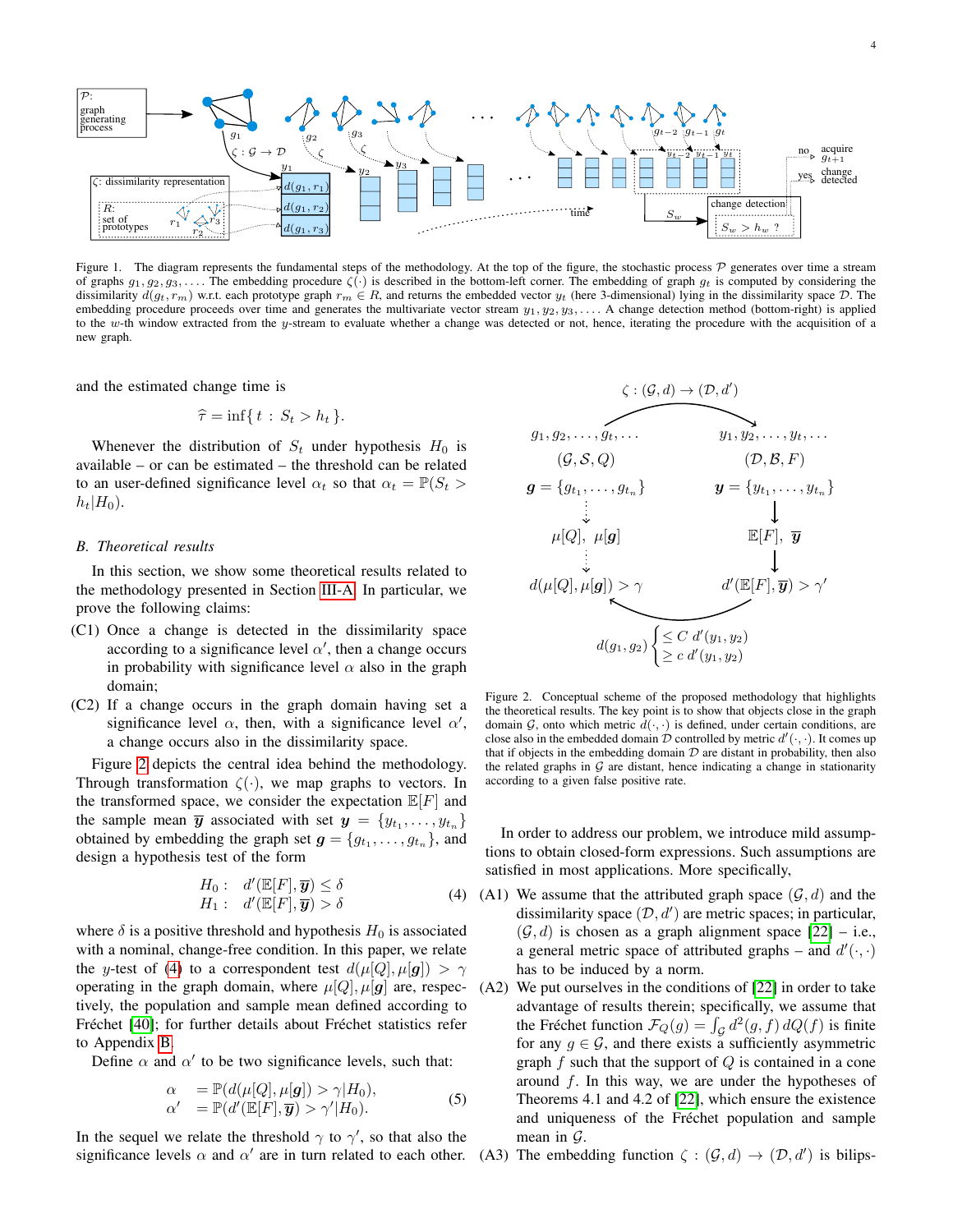chitz, i.e., there exist two constants  $c, C > 0$ , such that for any pair  $g, f \in \mathcal{G}$ 

$$
d(g, f) \ge c d'(\zeta(g), \zeta(f)) \tag{6}
$$

$$
d(g, f) \le C d'(\zeta(g), \zeta(f)).\tag{7}
$$

Let  $\Psi(\cdot)$  and  $\Upsilon(\cdot)$  be the cumulative density functions (CDFs) of  $d(\mu[g], \mu[Q])$  and  $d'(\overline{y}, \mathbb{E}[F])$ , respectively. Propo-sition [1](#page-4-1) bounds the distribution  $\Psi(\cdot)$  in terms of  $\Upsilon(\cdot)$ . This fact yields the possibility to derive significance levels  $\alpha, \alpha'$ and thresholds  $\gamma$ ,  $\gamma'$  in Equation [\(5\)](#page-3-4) that are related.

In order to prove Proposition [1,](#page-4-1) we make use of two auxiliary results, Lemmas [1](#page-4-2) and [2.](#page-4-3) At first we need to comment that, although in general  $\overline{y} \neq \zeta(\mu[g])$  and  $\mathbb{E}[F] \neq \zeta(\mu[Q]),$ differences are bounded in practice, as shown by Lemma [1.](#page-4-2)

<span id="page-4-2"></span>Lemma 1. *Considering a set* g *of i.i.d. random graphs and the associated embedded set*  $y$ *, there exists a constant*  $v_2$  *such that*

$$
\begin{array}{rcl}\|\mathbb{E}[F]-\zeta\left(\mu[Q]\right)\|_2^2 & \leq v_2\\ \mathbb{P}\left(\|\overline{\bm{y}}-\zeta(\mu[\bm{g}])\|_2^2 \geq \delta\right) & \leq \frac{v_2}{\delta} \qquad \forall \delta > 0.\end{array}
$$

Lemma [2](#page-4-3) is used to derive bounds on the marginal distributions from bounds on the joint distributions that are useful in Proposition [1](#page-4-1) to relate the threshold and the significance level in the graph space with the ones in the dissimilarity space.

<span id="page-4-3"></span>**Lemma 2.** *Consider a random variable*  $x \in \mathcal{X}$  *and two statistics*  $d_1(\cdot), d_2(\cdot) : \mathcal{X} \to \mathbb{R}_+$  *with associated CDFs*  $\Phi_1(\cdot)$ *,*  $\Phi_2(\cdot)$ *, respectively. If function*  $u : \mathbb{R}_+ \to \mathbb{R}_+$  *is increasing and bijective and* p *is a constant in* [0, 1]*, then*

$$
\mathbb{P}\left(d_1(x) \leq u(d_2(x))\right) \geq p \;\; \Rightarrow \;\; \Phi_1(\cdot) \geq p \cdot \Phi_2(u^{-1}(\cdot)).
$$

Claims (C1) and (C2) now follow from the relation between the CDFs  $\Psi(\cdot)$  and  $\Upsilon(\cdot)$  proven by the subsequent Proposition [1.](#page-4-1) In particular, regarding Claim (C1) Proposition [1](#page-4-1) provides a criterion for setting a specific threshold  $\gamma'$  for the test [\(4\)](#page-3-3) for which we can state that  $d(\mu[Q], \mu[g])$  is unexpectedly large with a significance level at most  $\alpha$ ; similarly, we obtain Claim (C2).

<span id="page-4-1"></span>Proposition 1. *Consider a sample* g *of i.i.d. graphs. Under assumptions (A1)–(A3), if*  $\Psi(\cdot)$  *and*  $\Upsilon(\cdot)$  *are the CDFs of* statistics  $d(\mu[Q], \mu[g])$  and  $d'(\mathbb{E}[F], \overline{y})$ , respectively, then for *every*  $\delta > 0$  *there exist two values*  $b_{\delta}$  *and*  $p_{\delta}$ *, depending on*  $\delta$ *but independent of* g*, such that*

$$
p_{\delta} \cdot \Upsilon \left( \tfrac{\gamma}{C} - b_{\delta} \right) \leq \Psi(\gamma) \leq \tfrac{1}{p_{\delta}} \cdot \Upsilon \left( \tfrac{\gamma}{c} + b_{\delta} \right).
$$

The proofs are given in Appendix [C.](#page-10-0) Results of Proposition [1](#page-4-1) allows us to state the major claim (C1): given a sample g, for any significance level  $\alpha$  and threshold  $\gamma$ , as in [\(5\)](#page-3-4), we can set up a  $\gamma'$  such that the confidence level of detecting a change in  $\mathcal D$  is at least  $p_\delta(1-\alpha)$ . Specifically, for  $\gamma' = \frac{\gamma}{c} + b_\delta$ we have that

<span id="page-4-4"></span>
$$
\mathbb{P}\left(d'(\mathbb{E}[F],\overline{y})\leq \gamma'\,|\,H_0\right)=\Upsilon\left(\tfrac{\gamma}{c}+b_\delta\right)\geq p_\delta(1-\alpha). \quad (8)
$$

Equation [\(8\)](#page-4-4) states that if no change occurs in  $G$  with confidence level  $1 - \alpha$ , then a change will not be detected in D according to threshold  $\gamma'$  at least with confidence <span id="page-4-7"></span>level  $p_{\delta}(1 - \alpha)$ . Indeed, this proves (C1) by contraposition. Similarly, Proposition [1](#page-4-1) allows to prove Claim (C2). In fact, for any  $\alpha'$  and  $\gamma'$  as in [\(5\)](#page-3-4), we can set  $\gamma$  so that  $\gamma' = \frac{\gamma}{C} - b_{\delta}$ and obtain

$$
\mathbb{P}\left(d(\mu[Q], \mu[g]) \leq \gamma | H_0 \right) = \Psi(\gamma) \geq p_{\delta}(1 - \alpha').
$$

#### IV. IMPLEMENTATIONS OF THE METHODOLOGY

<span id="page-4-0"></span>This section describes two examples showing how to implement the proposed methodology and derive actual change detection tests. In Section [IV-A](#page-4-5) we present a specific method for generic families of graphs, whereas in Section [IV-B](#page-5-0) we further specialize the methodological results to a special case considering graphs with identified vertices.

## <span id="page-4-5"></span>*A. Change detection based on central limit theorem*

Here, we consider specific techniques for prototype selection and change detection test. For the sake of clarity, we keep the subsection structure of Section [III-A.](#page-2-0) Both the prototype selection and change detection test require a training phase. For this reason, the first observed graphs of the stream will serve as training set  $T$ , that we assume to be all drawn under nominal conditions.

*1) Dissimilarity representation:* Since the change detection method operates in the dissimilarity space, we need to define the embedding  $\zeta(\cdot)$  that, at each time step, maps a generic graph  $g_t$  to a vector  $y_t$ .

We comment that the embedding  $\zeta(\cdot)$  is completely defined once the graph distance metric  $d(\cdot, \cdot)$  and prototype set R are chosen. Here, we adopt a metric GED as graph distance, since it meets Assumption (A1) of  $(G, d)$  being a graph alignment space.

Many approaches have been proposed to deal with the prototype selection problem, e.g., see [\[41\]](#page-13-1) and references therein. While the proposed methodology is general and one can choose any solution to this problem, here we adopt the k-Centres method [\[42\]](#page-13-2). The method selects prototypes so as to cover training data with balls of equal radius. Specifically, the algorithm operates as follows:

- 1) select M random prototypes  $R := \{r_1, \ldots, r_M\} \subseteq T$ ;
- <span id="page-4-6"></span>2) for each  $r_m \in R$ , consider the set  $C_m$  of all  $g \in T$  such that  $d(r_m, g) = \min_{r \in R} d(r, g);$
- 3) for  $m = 1, ..., M$  update the prototypes  $r_m$  with a graph  $c \in T$  minimising max $_{g \in C_m} d(c, g)$ ;
- 4) if the prototype set  $R$  did not change from the previous iteration step then exit, otherwise go to step [2.](#page-4-6)

In order to improve the robustness of the k-Centres algorithm, we repeat steps 1–4 by randomizing initial conditions and select the final prototype set  $R$  to be

$$
R = \underset{R \in \{R^{(i)}\}}{\arg \min} \left\{ \underset{r_m \in R}{\max} \left[ \underset{c \in C_m}{\max} d(r_m, c) \right] \right\},\,
$$

where  $\{R^{(i)}\}$  is the collection of prototype sets found at each repetition.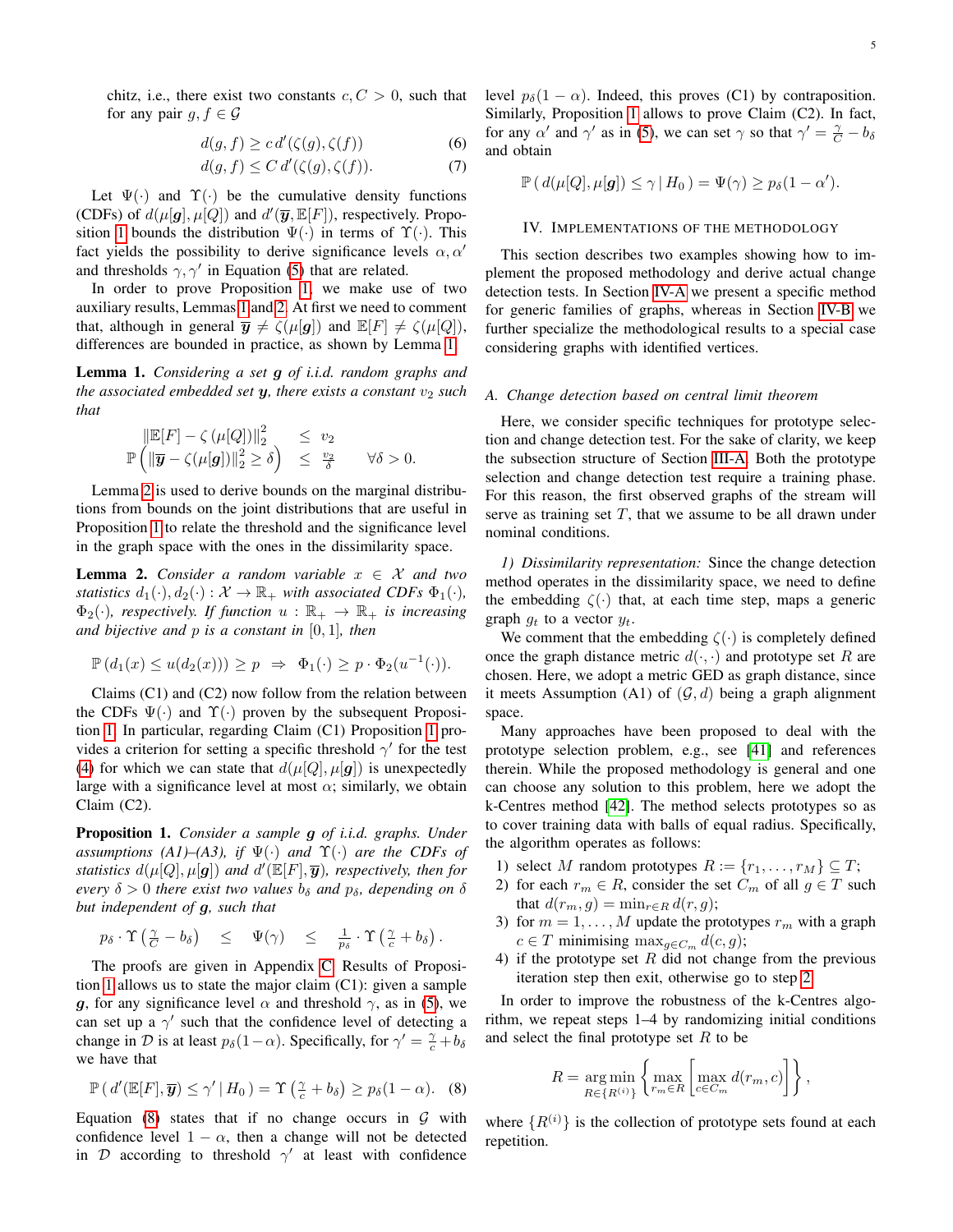*2) Multivariate vector stream:* Every time the process P generates a graph  $q_t$ , we embed it as  $y_t = \zeta(q_t)$  by using the prototype set  $R$  identified with the k-Centres approach. This operation results in a multivariate vector stream  $y_1, y_2, \ldots, y_t, \ldots$  on which we apply the change detection test.

*3) Change detection test:* We consider here a variation of the cumulative sum (CUSUM) test [\[8\]](#page-12-7) to design the change detection test. CUSUM is based on the cumulative sum chart [\[43\]](#page-13-3), it has been proven to be asymptotically optimal [\[7\]](#page-12-6) and allows for a simple graphical interpretation of results [\[44\]](#page-13-4). Here, the CUSUM is adapted to the multivariate case. However, we remind that, in principle, any change detection test can be used on the embedded sequence.

We batch the observed embedding vectors into nonoverlapping samples  $y_w := \{y_{(w-1)n+1}, \ldots, y_{wn}\}\)$  of length  $n$ , where index  $w$  represents the  $w$ -th data window. For each window, we compare the sample mean  $\overline{y}_0$  estimated in the training set  $T$  with that estimated in the  $w$ -th window, i.e.,  $\overline{y}_w$  and compute the discrepancy

$$
s_w := d'(\overline{\boldsymbol{y}}_0, \overline{\boldsymbol{y}}_w).
$$

By assuming that  $y_1, y_2, \ldots, y_t, \ldots$  are i.i.d., and given sufficiently large  $|T|$  and n, the central limit theorem grants that  $\overline{y}_0$  and  $\overline{y}_w$  are normally distributed. In particular,  $\overline{y}_0$ and  $\overline{y}_w$  share the same expectation  $\mathbb{E}[F]$ , while covariance matrices are  $\frac{1}{|T|}$  Var $[F]$  and  $\frac{1}{n}$  Var $[F]$ , respectively.

As a specific choice of  $d'(\cdot, \cdot)$ , we adopt the Mahalanobis' distance, i.e.,  $d'(\overline{\mathbf{y}}_0, \overline{\mathbf{y}}_w) := d_{\Sigma}(\overline{\mathbf{y}}_0, \overline{\mathbf{y}}_w)$  where

<span id="page-5-1"></span>
$$
d_{\Sigma}(\overline{\boldsymbol{y}}_0, \overline{\boldsymbol{y}}_w) = \sqrt{(\overline{\boldsymbol{y}}_0 - \overline{\boldsymbol{y}}_w)^{\top} \Sigma^{-1} (\overline{\boldsymbol{y}}_0 - \overline{\boldsymbol{y}}_w)},\qquad(9)
$$

with matrix  $\Sigma = \left(\frac{1}{|T|} + \frac{1}{n}\right) \text{Var}[F]$ , i.e., the covariance matrix of  $\overline{y}_0 - \overline{y}_w$ . In our implementation, we consider as covariance matrix Var $[F]$  the unbiased estimator  $\frac{1}{|T|-1} \sum_{y \in T} (y - \overline{y}_0)$ .  $(y-\overline{\boldsymbol{y}}_0)^\top.$ 

For each stationary window  $w$ , the squared Mahalanobis' distance  $s_w^2$  is distributed as a  $\chi^2_M$ .

The final statistic  $S_w$  inspired by the CUSUM test is defined as

<span id="page-5-4"></span>
$$
\begin{cases} S_w = \max\{0, \ S_{w-1} + (s_w - q) \} \\ S_0 = 0. \end{cases}
$$
 (10)

The difference  $s_w - q$  increases with the increase of the discrepancy in [\(9\)](#page-5-1) and positive values support the hypothesis that a change occurred, whereas negative values suggest that the system is still operating under nominal conditions. This behaviour resembles that of the original CUSUM increment associated with the log-likelihood ratio. In particular, the parameter  $q$  can be used to tune the sensitivity of the change detection; in fact, if  $q^2$  is the  $\beta$ -quantile  $\chi^2_M(\beta)$ , then  $s_w - q$ produces a negative increment with probability  $\beta$  and a positive one with probability  $1 - \beta$ .

The last parameter to be defined is the threshold  $h_w$ as requested in [\(3\)](#page-2-1). Since the non-nominal distribution is unknown, a common criterion suggests to control the rate of false alarms,  $\alpha$ . In sequential detection tests, a related criterion requires a specific *average run length* under the null hypothesis (ARL0) [\[45\]](#page-13-5). ARL0 is connected to the false positive rate in the sense that setting a false alarm rate to  $\alpha$  yields an ARL0 of  $\alpha^{-1}$ . Since we propose a sequential test, statistic  $S_w$  depends on statistics at preceding times. As a consequence, since we wish to keep  $\alpha$  fixed, we end up with a time-dependent threshold  $h_w$ . As done in [\[10\]](#page-12-9), [\[11\]](#page-12-10), we numerically determine thresholds through Monte Carlo sampling by simulating a large number of processes of repeated independent  $\chi^2_M$  realisations. Threshold  $h_w$  is then the 1 –  $\alpha$  quantile of the estimated distribution of  $S_w$ .

We point out that, when setting a significance level for the random variable  $S_w$ , we are implicitly conditioning to the event  $S_i \leq h_i$ ,  $\forall i < w$ ; in fact, when  $S_w$  exceeds  $h_w$ , we raise an alarm and reconfigure the detection procedure.

*4) Theoretical results:* The choice of Mahalanobis' distance ensures that almost all assumptions in Section [III-B](#page-3-1) are met. In particular, the Mahalanobis' distance meets the requirements of Assumption (A1). Then, the following Lemma [3](#page-5-2) provides a lower bound of the form [\(6\)](#page-4-7) in Assumption (A3); specifically, the lemma shows that, up to a positive factor, the distance between two graphs is larger then the one between the associated embedding vectors.

From these properties, we can apply Proposition [1](#page-4-1) to state that Claim (C1) holds. Hence for any  $\alpha$ , we can set a specific threshold  $\gamma'$  yielding a confidence level at least  $p_\delta(1-\alpha)$ .

<span id="page-5-2"></span>**Lemma 3.** For any two graphs  $g, f \in \mathcal{G}$ , we have that

$$
d(g,f) \ \geq \ \sqrt{\frac{\lambda_M}{M}} \ d_{\Sigma}(\zeta(g),\zeta(f)),
$$

*where*  $\lambda_M$  *is the smallest eigenvalue of*  $\Sigma$ *.* 

The proof is reported in Appendix [D.](#page-11-0) Distance  $d_{\Sigma}(\cdot, \cdot)$  is well-defined only when  $\Sigma$  is positive definite, a condition implying that selected prototypes are not redundant.

## <span id="page-5-0"></span>*B. A special case: graphs with identified vertices*

Here we take into account the particular scenario where the attribute function  $a(\cdot)$  of  $g = (V, E, a) \in \mathcal{G}$  assigns numerical attributes in  $[0, 1]$  to vertices and edges of g; the vertex set V is a subset of a predefined finite set V, with  $|V| = N$ . The peculiarity of this space  $G$  resides in the fact that any vertex permutation of a graph leads to a different graph. Many realworld applications fall in this setting, for instance correlation graphs obtained by signals coming from sensors or graphs generated by transportation networks.

We show an example of method for this setting, which complies with the methodology and satisfies Assumption (A3). This fact follows from the existence of an injective map  $\omega$  from  $\mathcal G$  to the  $[0,1]^{N \times N}$  matrix set. Indeed, we represent each graph with its weighted adjacency matrix whose row/column indices univocally correspond to the vertices in V. By endowing G with the Frobenius distance<sup>[1](#page-5-3)</sup>  $d_F(g_1, g_2) :=$  $\|\omega(g_1) - \omega(g_2)\|_F$ , map  $\omega : (\mathcal{G}, d_F) \to ([0, 1]^{N \times N}, \|\cdot\|_F)$  is an isometry.

<span id="page-5-3"></span><sup>1</sup>In G,  $d_F(\cdot, \cdot)$  is a graph alignment distance, as formally shown in Appendix [D-B.](#page-11-1)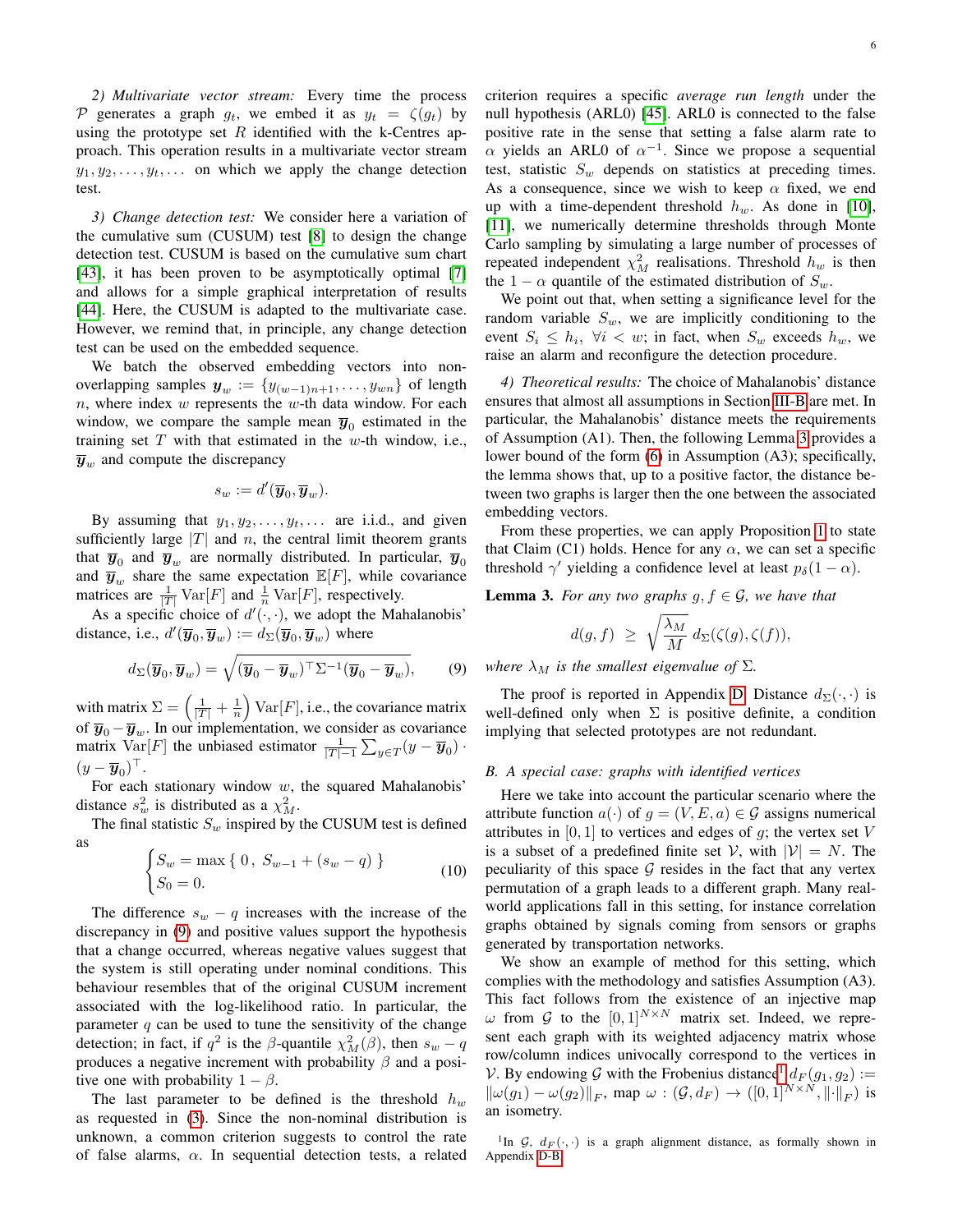Being the co-domain of  $\omega$  an Euclidean space, we compute a matrix  $X \in \mathbb{R}^{k \times M}$  whose columns  $x_i$  constitute a k-dimensional vector configuration related to the prototype graphs; this is done via Classical Scaling [\[39\]](#page-12-36), that is,  $||x_i - x_j||_2 = d(r_i, r_j)$  for all pairs of prototypes  $r_i, r_j \in R$ . As usual, we consider the smallest possible  $k$  that preserves the data structure as much as possible. Successively, for any dissimilarity vector  $y \in \mathcal{D}$ , we define  $u := XJ y^{*2}$  to be a linear transformation of  $y^*{}^2$ , obtained by squaring all the components of  $y$ ; the matrix  $J$  is the centering matrix  $I - \frac{1}{M}$ **11**<sup> $\top$ </sup>. We apply the same procedure of Section [IV,](#page-4-0) considering u instead of y: matrix  $\Sigma$  is derived from the non-singular covariance matrix<sup>[2](#page-6-1)</sup>, and the statistic  $s_w$  is the Mahalanobis distance  $d_{\Sigma}(\overline{\boldsymbol{u}}_0,\overline{\boldsymbol{u}}_w)$ .

Considering the space  $(\mathcal{G}, d_F)$  and the above transform, we claim that the following lemma holds. Lemma [4](#page-6-2) proves the fulfilment of Assumption (A3).

<span id="page-6-2"></span>**Lemma 4.** For any positive definite matrix  $\Sigma \in \mathbb{R}^{k \times k}$ ,

$$
c d_{\Sigma}(u_1, u_2) \le d_F(g_1, g_2) \le C d_{\Sigma}(u_1, u_2),
$$

*where*  $c = \sqrt{\frac{\lambda_k(\Sigma)}{4\lambda_1(XX^\top)}}$ ,  $C = \sqrt{\frac{\lambda_1(\Sigma)}{4\lambda_k(XX^\top)}}$ .  $\lambda_i(\cdot)$  *is the i-th eigenvalue in descending order of magnitude.*

The proof is reported in Appendix [D.](#page-11-0)

# V. EXPERIMENTS

<span id="page-6-0"></span>The proposed methodology can operate on very general families of graphs. Besides the theoretical foundations around which the paper is built, we provide some experimental results showing the effectiveness of what proposed in real change detection problems in streams of graphs. In particular, we consider the method introduced in Section [IV-A](#page-4-5) as an instance of our methodology. Source code for replicating the experiments is available in [\[46\]](#page-13-6).

#### *A. Experiment description*

*1) Data:* The experimental evaluation is performed on the well-known IAM benchmarking databases [\[47\]](#page-13-7). The IAM datasets contain attributed graphs representing drawings and biochemical compounds. Here we consider the *Letters*, *Mutagenicity*, and *AIDS* datasets.

The Letters dataset contains 2-dimensional geometric graphs. As such, each vertex of the graphs is characterized by a real vector representing its location on a plane. The edges define lines such that the graphical planar representation of the graphs resembles a latin-script letter. The dataset is composed of 15 classes (one for each letter<sup>[3](#page-6-3)</sup>) containing 150 instances each.

Conversely, the Mutagenicity and AIDS datasets contain biological molecules. Molecules are represented as graphs by considering each atom as a vertex and each chemical link as an edge. Each vertex is attributed with a chemical symbol,

<span id="page-6-3"></span><sup>3</sup>The IAM letters database [\[47\]](#page-13-7) considers only non-curved letters; hence, e.g., letters A and E are considered, whereas B and C are excluded.

<span id="page-6-4"></span>EXPERIMENTAL SETTINGS. THE FIRST COLUMN CONTAINS AN IDENTIFIER FOR EACH EXPERIMENT; IN PARTICULAR, IN THE LETTER DATASET, 'D', 'O', AND 'S' STAND FOR DISJOINT, OVERLAPPING, AND SUBSET,

RESPECTIVELY. THE SECOND COLUMN REPORTS THE DATASET INVOLVED, AND THE THIRD AND FOURTH COLUMNS SHOW THE SET OF CLASSES

FROM WHICH NOMINAL/NON-NOMINAL GRAPHS ARE EXTRACTED. THE COLLECTIONS OF LETTERS ARE SELECTED IN ALPHABETICAL ORDER.

|               |              | Collection    |               |  |  |
|---------------|--------------|---------------|---------------|--|--|
| Experiment ID | Dataset      | Nominal       | Non-nominal   |  |  |
| $L-D2$        | Letter       | A.E           | F.H           |  |  |
| $L-D5$        | Letter       | A.E.F.H.I     | K, L, M, N, T |  |  |
| $L-O$         | Letter       | A.E.F.H       | F.H.I.K       |  |  |
| L-S           | Letter       | A.E.F.H.I     | F.H.I         |  |  |
| MUT           | Mutagenicity | non-mutagenic | mutagenic     |  |  |
| <b>AIDS</b>   | <b>AIDS</b>  | inactive      | active        |  |  |

whereas the edges are labelled according to the valence of the link. Both datasets contain two classes of graphs: mutagenic/non-mutagenic for Mutagenicity and active/inactive for AIDS. The two datasets are imbalanced in terms of size of each classes, in particular Mutagenicity has 2401 mutagenic and 1963 non-mutagenic molecules; AIDS contains 400 active and 1600 inactive molecules.

We considered these datasets because they contain different types of graphs with variegated attributes (numerical and categorical). We refer the reader to [\[47\]](#page-13-7) and references therein for a more in-depth discussion about the datasets.

*2) Simulating the generating process* P*:* For each experiment in Table [I,](#page-6-4) we consider two collections of graphs containing all possible observations in the nominal and nonnominal regimes, respectively. Each collection is composed by graphs present in one or more predefined classes of the dataset under investigation. The collections have to be different, but they do not need to be disjoint; as such, some graphs can belong to both collections.

Next, we simulate the process  $P$  by bootstrapping graphs from the first collection up to the predefined change time  $\tau$ ; this is the nominal regime. After  $\tau$ , we bootstrap objects from the second collection hence modelling a change.

Regarding molecular datasets, we considered two distinct experiments. For the Mutagenicity (AIDS) experiment, we set the non-mutagenic (inactive) class as nominal collection and mutagenic (active) class as non-nominal one. On the other side, for the Letter dataset we design four different experiments depending on which classes will populate the collections. Table [I](#page-6-4) reports the settings of all the experiments and next section describes the relevant parameters.

<span id="page-6-5"></span>*3) Parameters setting:* For all experiments, the offset q is set to the third quartile of the  $\chi^2(M)$  distribution. The timedependent threshold  $h_w$  has been numerically estimated by Monte Carlo sampling. We drew one million processes of i.i.d. random variables  $s_w$  by taking the square root of i.i.d. random variables distributed as  $\chi^2(M)$ . For each obtained process (stream), we computed the sequence of cumulative sums  $S_w$ like in [\(10\)](#page-5-4) and estimated the threshold  $h_w$  as the quantile of order  $\alpha_w = 1/ARL0$ , with  $ARL0 = 200$  (windows).

We divided the training set T in two disjoint subsets,  $T_c, T_p$ , used during the prototype selection and change detection

<span id="page-6-1"></span><sup>&</sup>lt;sup>2</sup> $\sum$  is non-singular, since there are no isolated points in G and as a consequence of the selection of  $k$ .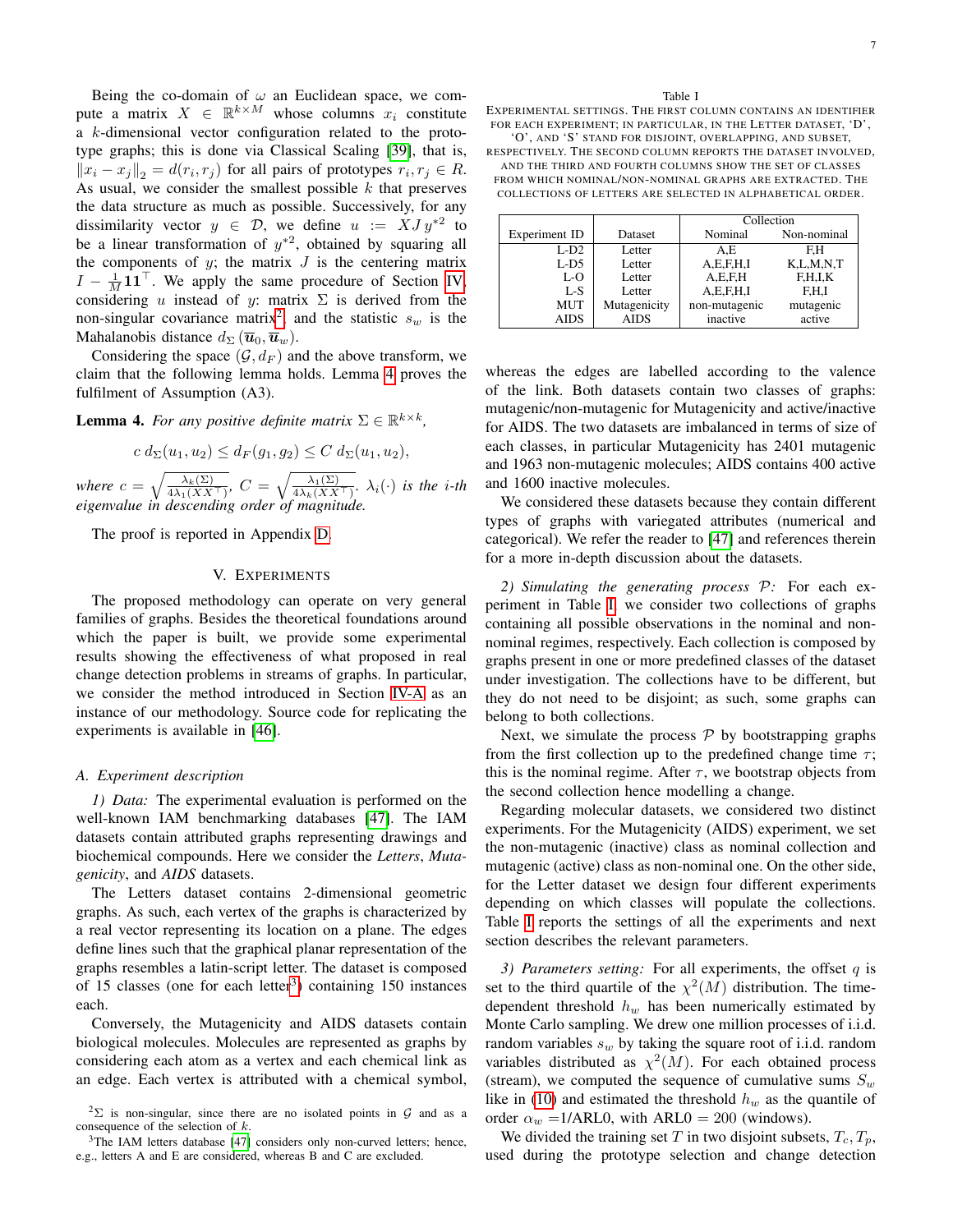learning phases, respectively. We set  $|T_p| = 300$  and  $|T_c| =$ 1000, afterwards we generated a stream of graphs containing  $20 \cdot n$ ·ARL0 observations associated with the operational phase. The change is forced at time  $\tau = 12 \cdot n \cdot ARLO$ . As for the distance  $d(\cdot, \cdot)$ , we considered the bipartite GED implemented in [\[48\]](#page-13-8), where we selected the Volgenant and Jonker assignment algorithm. The other GED parameters are set according to the type of graphs under analysis, i.e., for geometric graphs we consider the Euclidean distance between numerical attributes, and a binary (0-1 distance) for categorical attributes. The k-Centres procedure is repeated 20 times.

We believe that the selected parameter settings are reasonable. Nevertheless, a proper investigation of their impact w.r.t. performance metrics is performed in a companion paper [\[49\]](#page-13-9), hence it is outside the focus of the present one.

*4) Figures of merit:* We assess the performance of the proposed methodology by means of the figures of merit here described. Such measurements are obtained by replicating each experiment one hundred times; we report the average of the observed measures with their estimated 95% confidence interval (95CI) or standard deviation (std).

First of all, we consider the observed ARL0 introduced in Section [III-A3](#page-2-2) and the delay of detection (DoD). Both of them are computed as the average time lapses between consecutive alarms, but limiting to those alarms raised before and after time  $\tau$ , respectively. From them we estimate the rate of detected changes (DCR), by assessing the rate of simulations in which the DoD is less then the observed ARL0. Finally, we consider also the estimated rate of false anomalies within 1000 samples (FA1000). This is computed as the ratio between the count of raised false alarms and the total number of thousands of time steps under the nominal condition.

We point out that the measures ARL0, DoD, and FA1000 are computed with the window as unitary time step.

<span id="page-7-1"></span>*5) Baseline methods:* As previously mentioned, state-ofthe-art change detection methods for graph streams usually assume a given topology with a fixed number of vertices and/or simple numeric features for vertices/edges. As reported in [\[35\]](#page-12-30), considering a variable topology, a common methodology for anomaly detection on graphs consists of extracting some topological features at each time step and then applying a more general anomaly detector on the resulting numeric sequence. Accordingly, in addition to the method proposed in Section [IV,](#page-4-0) we consider two baseline methods for comparison. More precisely, we considered two topological features: the density of edges  $\phi_1(g) = \frac{|E|}{|V|(|V|-1)}$  and the spectral gap  $\phi_2(g) = |\lambda_1(L(g))| - |\lambda_2(L(g))|$  of the Laplacian matrix  $L(g)$ [\[50\]](#page-13-10). The particular choices of  $\phi_1$  and  $\phi_2$  can be justified by considering that both features are suitable for describing graphs with a variable number of vertices and edges. We implemented two CUSUM-like change detection tests as in Section [IV](#page-4-0) where, for  $i = 1, 2$ , the statistic  $s_t$  is now given by  $|\phi_i(g_t) - \mathbb{E}[\phi_i(g_t)]|$ , and  $\mathbb{E}[\phi_i(g_t)]$  is numerically estimated in the training phase.

In addition, we consider a further baseline implemented as a degenerate case of our method by selecting only  $M = 1$ prototype and window size  $n = 25$ . This last baseline is introduced to show that the strength of our methodology resides also in the embedding procedure, and not only in the graph distance  $d(\cdot, \cdot)$ .

#### *B. Results on IAM graph database*

For the sake of readability, we show results for our method and baselines in two different tables, that is, Table [II](#page-8-0) and [III,](#page-8-1) respectively.

In all experiments shown in Table [I,](#page-6-4) there is a parameter setting achieving a detection rate (DCR) statistically larger than 0.99. Indeed, in Table [II](#page-8-0) the 95% confidence interval (95CI) of the DCR is above  $0.99$  (see symbol  $*$  in the table). Looking at Table [II](#page-8-0) more in detail, we notice that both the window size and the number of prototypes yield higher DCR. In particular, this can be seen in L-O experiments, where all DCR estimates have disjoint 95CIs (i.e., differences are statistically significant). The same phenomenon appears also for L-D5, L-S, and MUT, e.g., see symbols  $\circ$  and • in Table [II.](#page-8-0) As far as other figures of merit are concerned, we do not observe statistical evidence of any trend. Still, with the exception of a few cases in MUT, all 95CIs related to ARL0 contain the target value ARL0=200; hence, we may say that the threshold estimation described in Section [V-A3](#page-6-5) completed as expected.

Here, we limit the analysis to the proposed parameter settings for  $n$  or  $M$ , since we already reach the highest possible DCR, achieving one hundred detections out of one hundred. We believe that, by increasing the window size  $n$  the false alarms will decrease, as our method relies on the central limit theorem. Concerning the number  $M$  of prototypes, we point out that, in the current implementation of the methodology, the number of parameters to be estimated scales as  $M^2$ ; accordingly, we need to increase the number of samples.

The second experimental analysis addresses the performance assessment of the three baselines of Section [V-A5](#page-7-1) on the experiments of Table [I.](#page-6-4) The results reported in Table [III](#page-8-1) show that, in some cases, the considered baselines achieve sound performance, which is comparable to the one shown in Table [II.](#page-8-0) Comparing Table [III](#page-8-1) with Table [II,](#page-8-0) by intersecting the 95% confidence intervals, we notice that there is always one of the proposed methods which attains DCR that is statistically equivalent or better than the baselines, see symbol ∗ in Table [II.](#page-8-0) In particular, the proposed method performs significantly better than the baselines on the MUT dataset.

Finally, Table [III](#page-8-1) shows that the method based on edge density  $\phi_1$  is significantly more accurate in terms of DCR than the one based on spectral gap  $\phi_2$  in almost all experiments; confidence intervals at level 95% do not intersect. The first method performed better than the degenerate one (M1) with only one prototype: see L-O and L-S. Conversely, M1 outperforms  $\phi_1$  on L-D5.

## VI. CONCLUSIONS

<span id="page-7-0"></span>In this paper, we proposed a methodology for detecting changes in stationarity in streams of graphs. Our approach allows to handle general families of attributed graphs and is not limited to graphs with fixed number of vertices or graphs with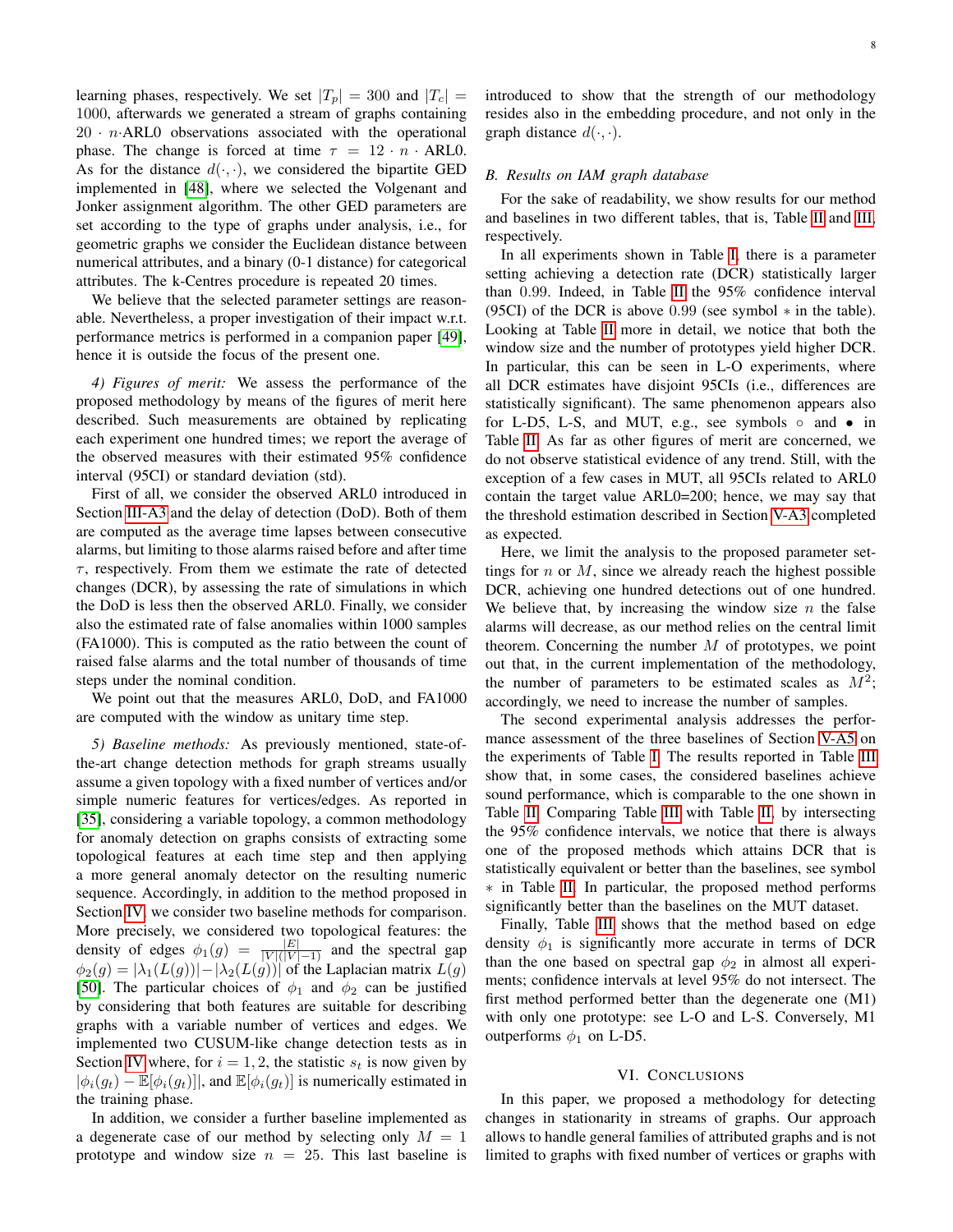<span id="page-8-0"></span>RESULTS ATTAINED BY OUR METHOD VARYING NUMBER OF PROTOTYPES (M) AND WINDOW SIZE (n). SYMBOL ∗ INDICATE DCR STATISTICALLY LARGER THAN 0.99, WITH A CONFIDENCE OF 95%. SYMBOLS  $\circ$  AND  $\bullet$  HIGHLIGHT SIGNIFICANT TRENDS IN THE DCR INCREASING M AND n, RESPECTIVELY.

| Experiment  |   | <b>DCR</b>       |                 | ARL <sub>0</sub> |      | DoD        |                 | FA1000     |       |       |
|-------------|---|------------------|-----------------|------------------|------|------------|-----------------|------------|-------|-------|
| dataset     | М | $\boldsymbol{n}$ | mean            | 95CI             | mean | 95CI       | mean            | 95CI       | mean  | std   |
| $L-D2$      | 4 | 5                | $*1.000$        | [1.000, 1.000]   | 189  | [103, 333] | $\overline{26}$ | [8, 66]    | 1.135 | 0.368 |
| $L-D5$      | 4 | 5                | 0.380           | [0.290, 0.480]   | 175  | [91, 271]  | 411             | [9, 2149]  | 1.207 | 0.390 |
| $L-D5$      | 4 | 25               | 0.970           | [0.930, 1.000]   | 183  | [88, 306]  | 41              | [1, 184]   | 0.233 | 0.086 |
| $L-D5$      | 4 | 125              | $*1.000$        | [1.000, 1.000]   | 305  | [61, 1148] | 2               | [1, 5]     | 0.045 | 0.038 |
| $L-D5$      | 8 | 25               | 0.990           | [0.970, 1.000]   | 175  | [93, 372]  | 10              | [1, 54]    | 0.245 | 0.078 |
| $L-D5$      | 8 | 125              | $*1.000$        | [1.000, 1.000]   | 255  | [50, 928]  | 1               | [1, 1]     | 0.054 | 0.047 |
| L-O         | 4 | 5                | 0.230           | [0.150, 0.310]   | 191  | [120, 344] | 410             | [21, 1136] | 1.096 | 0.318 |
| L-O         | 4 | 25               | $\circ$ 0.790   | [0.710, 0.870]   | 205  | [101, 355] | 123             | [3, 723]   | 0.205 | 0.070 |
| L-O         | 4 | 125              | 0.940           | [0.890, 0.980]   | 291  | [55, 725]  | 37              | [1, 405]   | 0.045 | 0.035 |
| L-O         | 8 | 25               | $\circ$ 0.980   | [0.950, 1.000]   | 163  | [92, 306]  | 24              | [2, 132]   | 0.260 | 0.080 |
| L-O         | 8 | 125              | $*1.000$        | [1.000, 1.000]   | 238  | [52, 620]  | 2               | [1, 5]     | 0.052 | 0.053 |
| $L-S$       | 4 | 5                | 0.720           | [0.630, 0.810]   | 164  | [90, 359]  | 132             | [33, 349]  | 1.321 | 0.418 |
| $L-S$       | 4 | 25               | $*1.000$        | [1.000, 1.000]   | 193  | [103, 372] | 28              | [4, 123]   | 0.223 | 0.075 |
| <b>AIDS</b> | 4 | 5                | $*1.000$        | [1.000. 1.000]   | 175  | [100, 337] | 1               | [1, 1]     | 1.221 | 0.364 |
| <b>MUT</b>  | 4 | 5                | $\bullet$ 0.050 | [0.010, 0.100]   | 37   | [18, 89]   | 70              | [39, 124]  | 6.294 | 2.159 |
| <b>MUT</b>  | 4 | 25               | $\bullet$ 0.800 | [0.720, 0.880]   | 52   | [19, 145]  | 53              | [4, 348]   | 1.075 | 0.521 |
| <b>MUT</b>  | 4 | 125              | $\bullet$ 0.980 | [0.950, 1.000]   | 153  | [8, 820]   | 5               | [1, 22]    | 0.276 | 0.284 |
| <b>MUT</b>  | 8 | 25               | 0.920           | [0.860, 0.970]   | 42   | [15, 91]   | 15              | [2, 75]    | 1.242 | 0.680 |
| MUT         | 8 | 125              | $*1.000$        | [1.000. 1.000]   | 112  | [9, 540]   | 2               | [1, 4]     | 0.292 | 0.267 |

<span id="page-8-1"></span>Table III RESULTS ATTAINED BY BASELINE METHODS (INDEX COLUMN) BASED ON THE GRAPH DENSITY (DEN), THE SPECTRAL GAP OF THE LAPLACIAN (SG), AND THE DEGENERATE IMPLEMENTATION OF THE METHODOLOGY WITH  $M = 1$  PROTOTYPE (M1). SYMBOL  $\dagger$  INDICATES SIGNIFICANTLY BETTER (95% CONFIDENCE) RESULTS.

| Experiment  |       | <b>DCR</b>       |       | ARLO           |      | DoD        |      | <b>FA1000</b> |       |       |
|-------------|-------|------------------|-------|----------------|------|------------|------|---------------|-------|-------|
| dataset     | index | $\boldsymbol{n}$ | mean  | 95CI           | mean | 95CI       | mean | 95CI          | mean  | std   |
| $L-D2$      | M1    | 25               | 1.000 | [1.000, 1.000] | 238  | [106, 594] | 15   | [2, 87]       | 0.194 | 0.082 |
| $L-D2$      | den   | 1                | 1.000 | [1.000, 1.000] | 194  | [68, 556]  | 41   | [22, 104]     | 6.475 | 3.337 |
| $L-D2$      | SG    | 1                | 0.850 | [0.780, 0.920] | 210  | [75, 394]  | 133  | [55, 274]     | 6.460 | 3.342 |
| $L-D5$      | M1    | 25               | 0.780 | [0.700, 0.860] | 222  | [96, 407]  | 85   | [2, 542]      | 0.200 | 0.098 |
| $L-D5$      | den   | 1                | 0.180 | [0.110, 0.260] | 219  | [70, 485]  | 369  | [91, 1147]    | 5.775 | 3.346 |
| $L-D5$      | SG    | 1                | 1.000 | [1.000, 1.000] | 209  | [74, 674]  | 33   | [18, 53]      | 6.058 | 2.971 |
| $L-O$       | M1    | 25               | 0.500 | [0.400, 0.600] | 218  | [100, 459] | 304  | [7, 1199]     | 0.203 | 0.082 |
| L-O         | den   | 1                | 1.000 | [1.000, 1.000] | 194  | [70, 549]  | 5    | [4, 5]        | 6.853 | 3.428 |
| L-O         | SG    | 1                | 0.130 | [0.070, 0.200] | 221  | [89, 613]  | 352  | [115, 973]    | 5.558 | 2.555 |
| $L-S$       | M1    | 25               | 0.880 | [0.810, 0.940] | 230  | [116, 469] | 93   | [4, 636]      | 0.189 | 0.066 |
| L-S         | den   | 1                | 1.000 | [1.000, 1.000] | 188  | [79, 385]  | 32   | [20, 48]      | 6.237 | 2.777 |
| $L-S$       | SG    | 1                | 0.080 | [0.030, 0.140] | 189  | [91, 455]  | 308  | [124, 771]    | 6.100 | 2.247 |
| <b>AIDS</b> | M1    | 25               | 1.000 | [1.000, 1.000] | 229  | [95, 489]  |      | [1, 1]        | 0.198 | 0.081 |
| <b>AIDS</b> | den   | 1                | 1.000 | [1.000, 1.000] | 207  | [67, 505]  | 4    | [2, 6]        | 6.312 | 3.245 |
| AIDS        | SG    | 1                | 1.000 | [1.000, 1.000] | 197  | [79, 443]  | 93   | [48, 152]     | 6.077 | 2.744 |
| MUT         | M1    | 25               | 0.260 | [0.180, 0.350] | 154  | [24, 575]  | 484  | [13, 2208]    | 0.506 | 0.441 |
| <b>MUT</b>  | den   | 1                | 0.230 | [0.150, 0.310] | 194  | [69, 381]  | 267  | [96, 741]     | 6.225 | 3.175 |
| MUT         | SG    |                  | 0.030 | [0.000, 0.070] | 208  | [72, 437]  | 688  | [134, 2342]   | 5.940 | 2.997 |

(partial) one-to-one correspondence between vertices at different time steps (uniquely identified vertices). The proposed methodology consists of an embedding step, which maps input graphs onto numeric vectors, bringing the change detection problem back to a more manageable setting.

We designed and tested a specific method as an instance of the proposed methodology. The embedding has been implemented here as a dissimilarity space representation, hence relying on a suitable set of prototype graphs, which, in our case, provide also a characterization of the nominal condition, and a dissimilarity measure between graphs, here implemented as a graph edit distance. The method then computes the Mahalanobis' distance between the mean values in two windows of embedded graphs and adopts a CUSUM-like procedure to identify changes in stationarity.

We provided theoretical results proving that, under suitable assumptions, the methodology is able to relate the significance level with which we detect changes in the dissimilarity space with a significance level that changes also occurred in the graph domain; also the vice versa has been proven. We also showed that our methodology can handle more basic, yet relevant scenarios with uniquely identified vertices.

Finally, we performed experiments on IAM graph datasets showing that the methodology can be applied both to geometric graphs (2-dimensional drawings) and graphs with categorical attributes (molecules), as instances of possible data encountered in real-world applications. Results show that the proposed method attains at least comparable (and often better) results w.r.t. other change detectors for graph streams.

In conclusion, we believe that the proposed methodology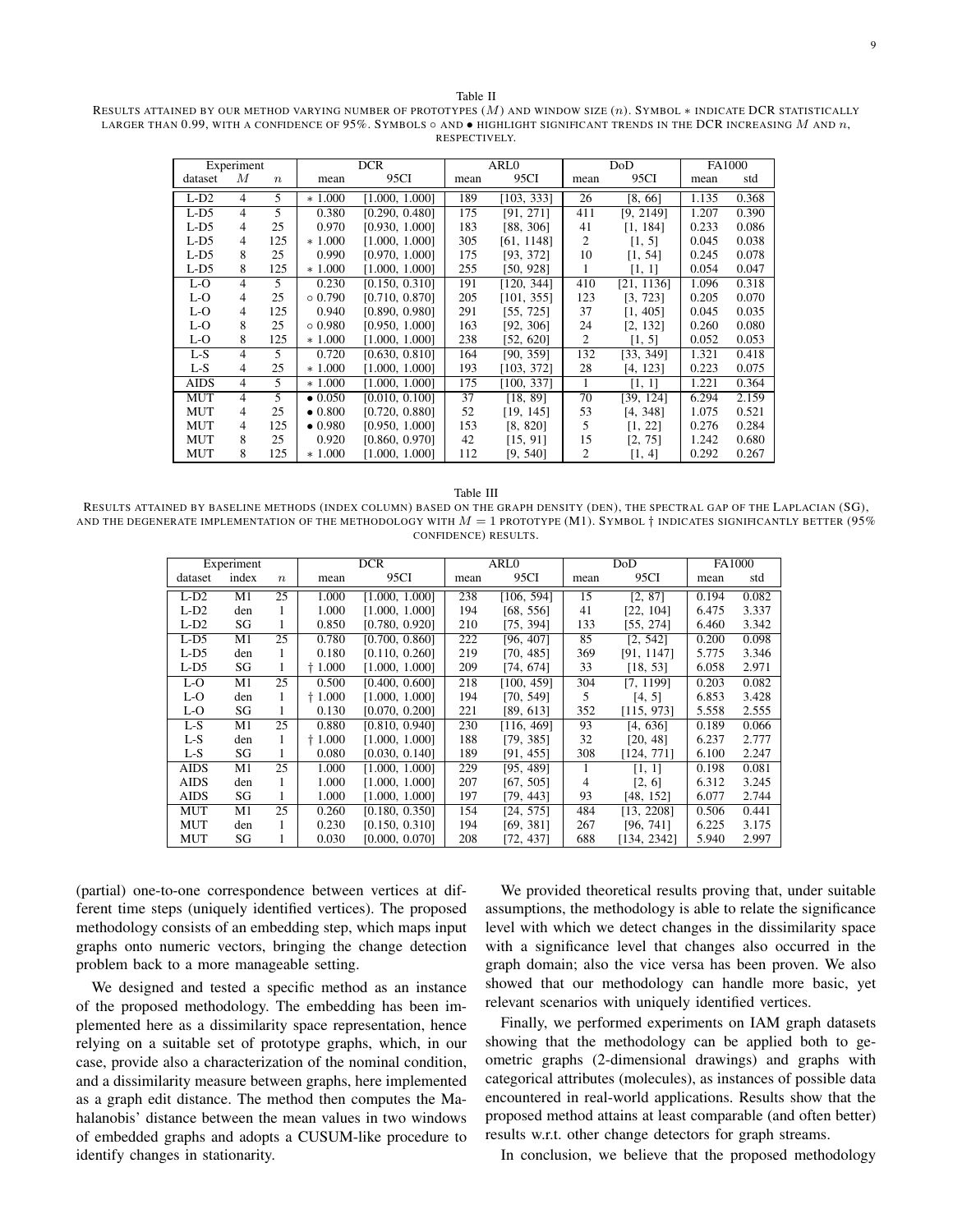opens the way to designing sound change detection methods for sequences of attributed graphs with possibly time-varying topology and non-identified vertices. In future studies, we plan to work on real-world applications and focus on the automatic optimization of relevant parameters affecting the performance.

# <span id="page-9-0"></span>APPENDIX A CORRESPONDENCE BETWEEN PROBABILITY SPACES

Consider the measurable space  $(D, \mathcal{B})$  introduced in Sec-tion [III-A2,](#page-2-3) and the probability space  $(\mathcal{G}, \mathcal{S}, Q)$  of Section [I-A.](#page-1-1)

Let us define the preimage function  $\zeta^{-1}(B) := \{ g \in \mathcal{G} :$  $\zeta(g) \in B$ , with  $\zeta^{-1}(\varnothing) = \varnothing$  and consider the smallest  $\sigma$ -algebra S containing all open balls<sup>[4](#page-9-2)</sup>  $O(\rho, g)$  and preimage sets w.r.t. any  $B \in \mathcal{B}$ 

$$
\{O(\rho, g)|\rho > 0, g \in \mathcal{G}\} \cup \{\zeta^{-1}(B)|B \in \mathcal{B}\}\
$$

and a generic probability density function  $Q : \mathcal{S} \to [0, 1]$  on S. Then, we can define the function  $F : \mathcal{B} \to [0,1]$  as in Equation [\(2\)](#page-2-4).

The triple  $(D, \mathcal{B}, F)$  is a probability space. The following three properties provide a proof that  $F$  is a probability measure on  $(D, \mathcal{B})$ :

• 
$$
F(\mathcal{D}) = Q(\zeta^{-1}(\mathcal{D})) = Q(\mathcal{G}) = 1,
$$

- $F(\emptyset) = Q(\emptyset) = 0$ , and
- for any countable collection  ${B_i}$   $\in$  B of pairwise disjoint sets,  $\zeta^{-1}(\cup B_i) = \cup \zeta^{-1}(B_i)$ , hence the sets  $\zeta^{-1}(B_i)$  are pairwise disjoint and  $F(\cup B_i)$  =  $\cup Q(\zeta^{-1}(B_i)) = \cup F(B_i).$

Notice also that, indicating with  $\text{Im}(\zeta)$  the image set  $\{\zeta(g) | g \in \mathcal{G}\}\subseteq \mathcal{D}$  of  $\zeta(\cdot)$ , we have  $F(B) = 0$  for any  $B \in \mathcal{B}$ such that  $B \cap \text{Im}(\zeta) = \emptyset$ .

# <span id="page-9-1"></span>APPENDIX B FRÉCHET MEAN

Given a probability space  $(\mathcal{X}, \mathcal{S}, P)$  defined on a metric space  $(\mathcal{X}, d)$ , we consider a random sample  $x =$  $\{x_{t_1}, \ldots, x_{t_n}\}.$ 

#### *A. Definition of Frechet mean and variation ´*

For any object  $x \in \mathcal{X}$ , let us define the functions  $\mathcal{F}_x(x) :=$  $\frac{1}{n}\sum_{t=t_1}^{t_n} d(x, x_t)^2$  and  $\mathcal{F}_P(x) := \int_{\mathcal{G}} d(x, x')^2 dP(x')$ . A Fréchet sample (population) mean is any object  $x$  attaining the minimum of the function  $\mathcal{F}_x(\cdot)$  ( $\mathcal{F}_P(\cdot)$ ). We point out that the minimum might not exist in  $X$  and, if it does, it can be attained at multiple objects. Whenever the minimum exists and is unique, we refer to it as  $\mu[x]$  ( $\mu[P]$ ). In addition, we define Fréchet sample (population) variation as the infimum  $V_f[\boldsymbol{x}] := \inf_x \mathcal{F}_{\boldsymbol{x}}(x)$   $(V_f[P] := \inf_x \mathcal{F}_P(x)).$ 

# *B. Frechet mean in Euclidean spaces ´*

In the case of a set  $\mathcal{X} \subseteq \mathbb{R}^d$  and distance  $d(\cdot, \cdot) = ||\cdot - \cdot||_2$ , the space is Euclidean. Firstly, we show that  $\mu[P] = \mathbb{E}[P]$  and  $\mu[x] = \overline{x}$ , then we show that

<span id="page-9-4"></span>
$$
\mathbb{E}[V_f[\boldsymbol{x}]] = \left(1 - \frac{1}{n}\right) V_f[P]. \tag{11}
$$

1. The following equality holds

<span id="page-9-3"></span>
$$
\mathcal{F}_P(z) = \mathcal{F}_P(\mathbb{E}[P]) + ||\mathbb{E}[P] - z||_2^2.
$$
 (12)

as we will show below, in Part 3. This result proves that the minimum is attained in the expectation  $z = \mathbb{E}[P]$ .

2. Similarly, in the 'sample' case

$$
\mathcal{F}_{\boldsymbol{x}}(z) = \mathcal{F}_{\boldsymbol{x}}(\overline{\boldsymbol{x}}) + \|\overline{\boldsymbol{x}} - z\|_2^2,
$$

proving that  $\mu[\mathbf{x}] = \overline{\mathbf{x}}$ .

3. The results of previous Parts 1 and 2 are derived from the following three equalities: for any  $z \in \mathbb{R}^d$ 

• 
$$
||a + b||_2^2 = ||a||_2^2 + 2a^\top b + ||b||_2^2
$$
,  $a, b \in \mathcal{X}$ ,  
\n•  $\int_{\mathcal{X}} (x - \mathbb{E}[P])^\top (\mathbb{E}[P] - z) dP(x) =$   
\n•  $\int_{\mathcal{X}} x^\top (\mathbb{E}[P] - z) dP(x) - \mathbb{E}[P]^\top (\mathbb{E}[P] - z) = 0$ ,  
\n•  $\sum_t (x_t - \overline{x})^\top (\overline{x} - z) = \sum_t x_t^\top (\overline{x} - z) - n \overline{x}^\top (\overline{x} - z) = 0$ .

4. Let us move on proving the second result. Notice that

$$
V_f[P] = \mathbb{E} \left[ ||x - \mu[P]||_2^2 \right]
$$
  
=  $\mathbb{E} \left[ ||x||_2^2 - 2y^\top \mathbb{E}[P] + ||\mu[P]||_2^2 \right]$   
=  $\mathbb{E} \left[ ||x||_2^2 \right] - ||\mu[P]||_2^2.$ 

5. Then,

$$
V_f[\mathbf{x}] = \frac{1}{n} \sum_t \|x_t - \mu[\mathbf{x}]\|_2^2 = \frac{1}{n} \sum_t x_t^\top x_t - \mu[\mathbf{x}]^\top \mu[\mathbf{x}]
$$
  
=  $\frac{1}{n} \sum_t x_t^\top x_t - \frac{1}{n^2} \sum_{i,j} x_i^\top x_j$   
=  $(\frac{1}{n} - \frac{1}{n^2}) \sum_t x_t^\top x_t - \frac{1}{n^2} \sum_{i \neq j} x_i^\top x_j.$ 

Now, thanks to the independence of the observations

$$
\mathbb{E}[V_f[\boldsymbol{x}]] = (1 - \frac{1}{n}) \mathbb{E}[x^\top x] - (1 - \frac{1}{n})\mu[P]^\top \mu[P] \n= (1 - \frac{1}{n}) \left( \mathbb{E}[\|x\|_2^2] - \|\mu[P]\|_2^2 \right) = (1 - \frac{1}{n}) V_f[P],
$$

which proves the thesis.

6. Finally, in this part, we prove a result that holds in general. Notice that  $\frac{1}{n} \sum_{t} d(x_t, \mu[P])^2 \geq \text{V}_f[\boldsymbol{x}]$ . Then, since x are i.i.d. so also are the  $\{d(x_t, \mu[P])^2\}$ . Thanks to the monotonicity of the expectation, we have

<span id="page-9-5"></span>
$$
\mathbb{E}[V_f[\boldsymbol{x}]] \leq \frac{1}{n} \sum_{t} \mathbb{E}[d(x_t, \mu[P])^2] = V_f[P]. \tag{13}
$$

<span id="page-9-2"></span><sup>&</sup>lt;sup>4</sup>A ball  $O(\rho, g)$  is defined as a set  $\{f \in \mathcal{G} : d(g, f) < \rho\}$  of all graphs  $f \in \mathcal{G}$  having distance  $d(f, g)$  w.r.t. a reference graph  $g \in \mathcal{G}$  smaller than the radius  $\rho > 0$ .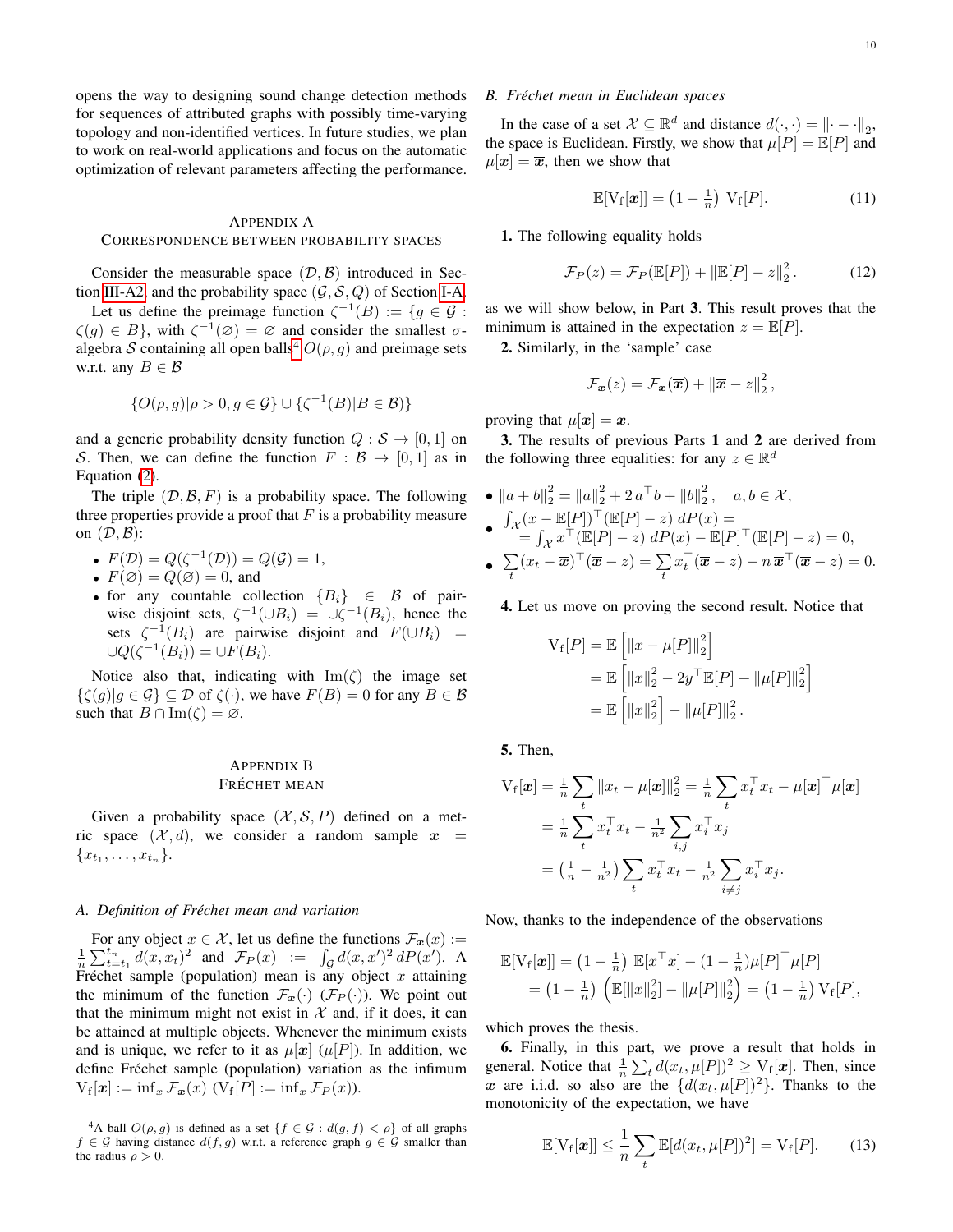# <span id="page-10-0"></span>APPENDIX C PROOFS OF SECTION [III-A](#page-2-0)

#### <span id="page-10-3"></span>*A. Proof of Lemma [1](#page-4-2)*

Notice that the means  $\mu[\mathbf{y}] = \overline{\mathbf{y}}$  and  $\mu[F] = \mathbb{E}[F]$ are computed w.r.t. the Euclidean metric, the and  $d'(\cdot, \cdot)$  is deployed as statistic for the change detection test.

**1.** From Equation [\(12\)](#page-9-3), for any  $z \in \mathcal{D}$  we have

$$
\mathcal{F}_F(z) = ||z - \mathbb{E}[F]||_2^2 + \mathrm{V_f}[F].
$$

2. We provide a second inequality that will be useful later. Given three graphs g,  $f, r \in \mathcal{G}$ , we have  $d(g, f) \geq d(g, r)$  –  $d(r, f)$  from the triangular inequality (Assumption (A1)); since this holds for any prototype  $r \in R$ , it proves that

<span id="page-10-1"></span>
$$
d(g, f) \ge ||\zeta(g) - \zeta(f)||_{\infty} \ge M^{-\frac{1}{2}} ||\zeta(g) - \zeta(f)||_{2}. \quad (14)
$$

**3.** Exploiting the inequality [\(14\)](#page-10-1) in Part 2, and taking  $z =$  $\zeta(\mu[Q])$ , we obtain

$$
V_f[Q] = \int_{\mathcal{G}} d(g, \mu[Q])^2 dQ(g) = \int_{\mathcal{G}} d(g, \mu[Q])^2 dF(\zeta(g))
$$
  
\n
$$
\geq \int_{\mathcal{G}} M^{-1} ||\zeta(g) - \zeta(\mu[Q])||_2^2 dF(\zeta(g))
$$
  
\n
$$
= M^{-1} \int_{\text{Im}(\zeta)} ||y - \zeta(\mu[Q])||_2^2 dF(y).
$$

In [A](#page-9-0)ppendix A we observed that  $F(\mathcal{D} \setminus \text{Im}(\zeta)) = 0$ , then

$$
V_f[Q] \ge M^{-1} \int_{\mathcal{D}} ||y - \zeta(\mu[Q])||_2^2 \, dF(y)
$$
  
=  $M^{-1} \mathcal{F}_F(\zeta(\mu[Q])).$ 

Eventually, combining with Part 1, we obtain the first part of the thesis for  $v_0 := M V_f[Q] - V_f[F] \ge 0$ , in fact

$$
M V_f[Q] \geq \mathcal{F}_F(\zeta(\mu[Q])) = ||\zeta(\mu[Q]) - \mathbb{E}[F]||_2^2 + V_f[F].
$$

4. Similarly, we have

$$
\mathcal{F}_{g}(z) = \mathrm{V}_{\mathrm{f}}[y] + \|z - \overline{y}\|_{2}^{2}
$$

and, for  $v_{\boldsymbol{g}} := M V_{\rm f}[\boldsymbol{g}] - V_{\rm f}[\boldsymbol{y}],$ 

$$
\|\zeta(\mu[g])-\overline{y}\|_2^2\leq v_g.
$$

By exploiting [\(11\)](#page-9-4) and [\(13\)](#page-9-5), and the monotonicity of the expected value

$$
\mathbb{E}[v_{\mathbf{g}}] \leq M \mathbf{V}_{\mathbf{f}}[Q] - (1 - 1/n) \mathbf{V}_{\mathbf{f}}[F] =: v_n.
$$

As final remarks, we point out that here we left the dependency from  $n$  on purpose, but an independent bound can be easily found, e.g.,  $v_2 = M V_f[Q] - \frac{1}{2} V_f[F]$ .

**5.** The random variable  $\|\bar{y} - \zeta(\mu[g])\|_2^2$  is non-negative. As such we can apply Theorem 1, Section 5.4 in [\[51\]](#page-13-11) (sometimes called *Markov's inequality*) and obtain, for each  $\delta > 0$ ,

$$
\mathbb{P}(\|\overline{\mathbf{y}} - \zeta(\mu[\mathbf{g}])\|_2^2 \ge \delta) \le \frac{\mathbb{E}[\|\overline{\mathbf{y}} - \zeta(\mu[\mathbf{g}])\|_2^2]}{\delta}
$$

.

Now, from the previous Part 4 we conclude that

$$
\mathbb{P}(\left\|\overline{y} - \zeta(\mu[\mathbf{g}])\right\|_2^2 \ge \delta) \le \frac{v_2}{\delta}.
$$

## *B. Proof of the Lemma [2](#page-4-3)*

For convenience, let us define the quantities

$$
A := \{x_0 \in \mathcal{X} : d_1(x_0) \le u(d_2(x_0))\}
$$
  
\n
$$
\rho(-|-) := \mathbb{P}(d_1 \le u(\gamma) \mid d_2 \le \gamma, x \in A)
$$
  
\n
$$
\rho(-|+) := \mathbb{P}(d_1 \le u(\gamma) \mid d_2 > \gamma, x \in A).
$$

1. By the law of total probability, and for any  $\gamma \geq 0$ ,

$$
\mathbb{P}(d_1(x) \le u(\gamma)) =
$$
  
=  $\mathbb{P}(d_1(x) \le u(\gamma)|x \in A)\mathbb{P}(x \in A)+$   
+  $\mathbb{P}(d_1(x) \le u(\gamma)|x \notin A)\mathbb{P}(x \notin A).$ 

Lower-bounding the second addendum with zero and by hypothesis,

$$
\mathbb{P}(d_1(x) \le u(\gamma)) \ge \mathbb{P}(d_1(x) \le u(\gamma)|x \in A) \cdot p.
$$

**2.** Notice that  $\mathbb{P}(d_1(x) \leq u(\gamma)|d_2(x) = \gamma, x \in A) = 1$ for all  $\gamma \geq 0$ , thanks to the fact that  $x \in A$ ; hence, we have  $\rho(-|-)=1$ . Applying again the law of total probabilities,

$$
\mathbb{P}(d_1(x) \le u(\gamma)|x \in A)
$$
  
=  $\rho(-|-)\Phi_2(\gamma) + \rho(-|+)(1 - \Phi_2(\gamma)) \ge 1 \cdot \Phi_2(\gamma).$ 

Combining with the above Part 1, we have

<span id="page-10-2"></span>
$$
\Phi_1(u(\gamma)) = \mathbb{P}(d_1(x) \le u(\gamma)) \ge p \cdot \Phi_2(\gamma).
$$

**3.** A final remark is that Lemma [2](#page-4-3) proves also that, if  $\ell$ :  $\mathbb{R}_+ \to \mathbb{R}_+$  is bijective and increasing providing a lower-bound, then for any  $\gamma > 0$  and  $p > 0$ 

$$
\mathbb{P}(d_1(x) \ge \ell(d_2(x))) \ge p \Rightarrow \Phi_1(\gamma) \le \frac{1}{p} \cdot \Phi_2(\ell^{-1}(\gamma))
$$
\n(15)

In fact  $d_1 \ge \ell(d_2)$  if and only if  $d_2 \le \ell^{-1}(d_1)$ , therefore, we obtain the result by applying the lemma to  $u(\cdot) = \ell^{-1}(\cdot)$  and inverting the roles of  $d_1$  and  $d_2$ .

## *C. Proof of Proposition [1](#page-4-1)*

By Assumption (A2), we can consider the following function of  $g$  and their respective CDFs

$$
d(\mathbf{g}) := d(\mu[\mathbf{g}], \mu[Q]), \qquad \Psi(\cdot),d'(\mathbf{g}) := d'(\zeta(\mu[\mathbf{g}]), \zeta(\mu[Q])), \quad \Phi(\cdot),d'_{0}(\mathbf{g}) := d'(\overline{\mathbf{g}}, \mathbb{E}[F]), \qquad \Upsilon(\cdot);
$$

recalling that  $\mathbf{y} = (\dots, \zeta(g_i), \dots)^\top$ .

1. From triangular inequality (Assumption (A1)), we have

$$
|d_0'(\mathbf{g}) - d'(\mathbf{g})| \leq d'(\zeta(\mu[\mathbf{g}]), \overline{\mathbf{y}}) + d'(\mathbb{E}[F], \zeta(\mu[Q])).
$$

By the equivalence of the 1- and 2-norm in  $\mathbb{R}^2$ ,

$$
\begin{aligned} (d_0'(\boldsymbol{g}) - d'(\boldsymbol{g}))^2 &\leq \\ &\frac{1}{2} \cdot d'(\zeta(\mu[\boldsymbol{g}]), \overline{\boldsymbol{y}})^2 + \frac{1}{2} \cdot d'(\mathbb{E}[F], \zeta(\mu[Q]))^2. \end{aligned}
$$

Now, since  $d'(\cdot, \cdot)$  is induced by a norm (Assumption (A1)), we can deploy the equivalence of any pair of norms in  $\mathbb{R}^M$ .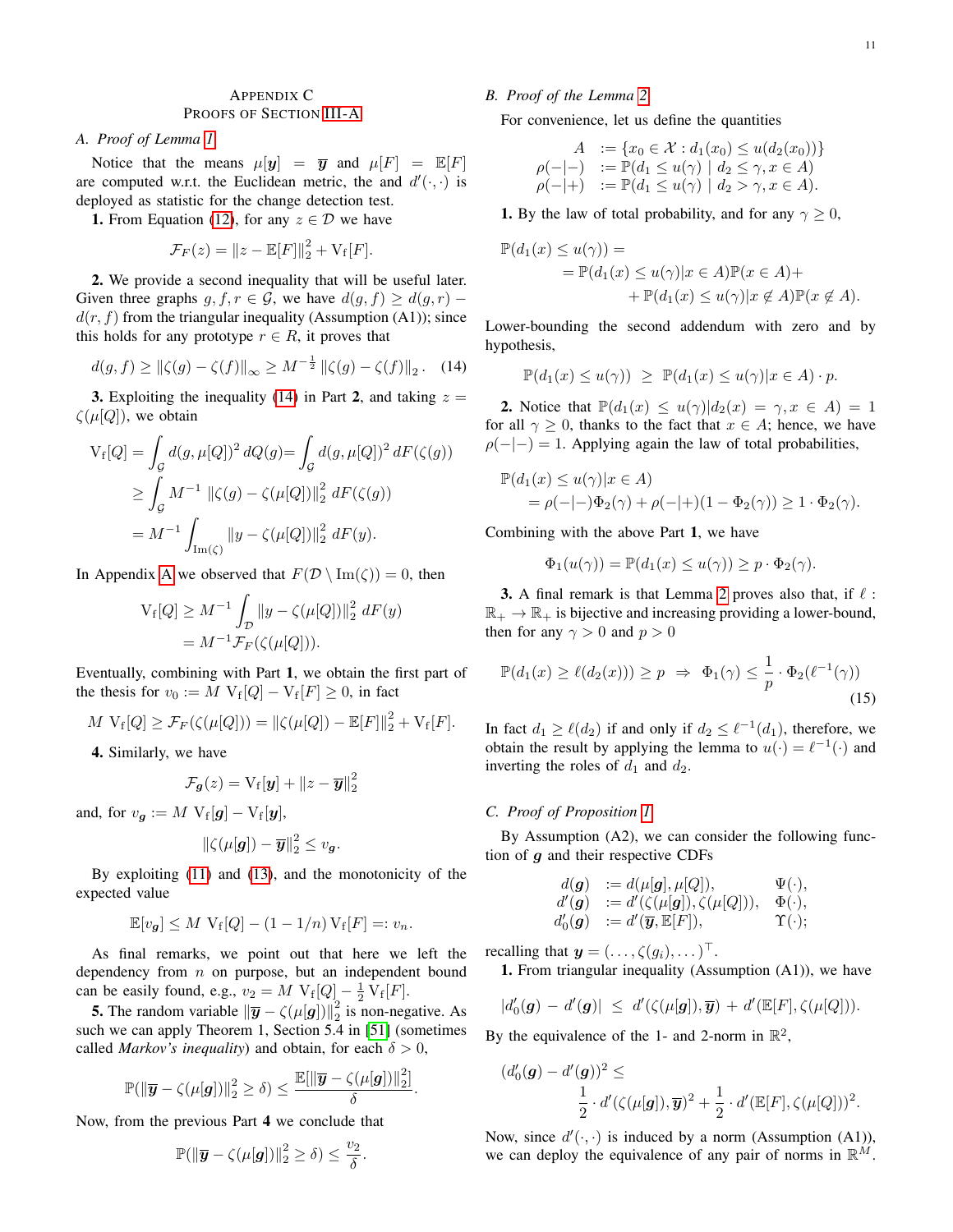Letting m be a constant for relating the distance  $d'(\cdot, \cdot)$  with the Euclidean one, and applying Lemma [1,](#page-4-2) we obtain

$$
(d'_0(\mathbf{g}) - d'(\mathbf{g}))^2 \le
$$
  
\n
$$
\leq \frac{m^2}{2} \left( \|\zeta(\mu[\mathbf{g}]) - \overline{\mathbf{y}}\|_2^2 + \|\mathbb{E}[F] - \zeta(\mu[Q])\|_2^2 \right)
$$
  
\n
$$
\leq \frac{m^2}{2} \cdot \left( v_2 + \|\zeta(\mu[\mathbf{g}]) - \overline{\mathbf{y}}\|_2^2 \right).
$$

By exploiting again Lemma [1,](#page-4-2) for any  $\delta > 0$ , we have

$$
\mathbb{P}\left((d'_0(\mathbf{g}) - d'(\mathbf{g}))^2 \leq \frac{m^2}{2} \cdot (v_2 + \delta)\right) \geq \mathbb{P}\left(\|\zeta(\mu[\mathbf{g}]) - \overline{\mathbf{y}}\|_2^2 \leq \delta\right) \geq 1 - \frac{v_2}{\delta}.
$$

So, with  $b(\delta) = \sqrt{\frac{m^2}{2}(v_2 + \delta)}$  and  $p(\delta) = 1 - \frac{v_2}{\delta}$ , we have the following estimates

<span id="page-11-2"></span>
$$
\mathbb{P}\left(d'_{0}(\boldsymbol{g}) \leq d'(\boldsymbol{g}) + b(\delta)\right) \geq p(\delta),
$$
  
\n
$$
\mathbb{P}(d'(\boldsymbol{g}) \leq d'_{0}(\boldsymbol{g}) + b(\delta)) \geq p(\delta).
$$
\n(16)

.

2. With Assumption (A3), we can exploit Lemma [2](#page-4-3) by setting  $u(x) = Cx$ ,  $d_1(g) = d(g)$  and  $d_2(g) = d'(g)$ . Here  $\mathbb{P}(d_1 \leq u(d_2)) = 1$ , hence we obtain that  $\Psi(\gamma) \geq \Phi(\frac{\gamma}{C})$ . Accordingly, employing also [\(15\)](#page-10-2), we have

$$
\Phi\left(\frac{\gamma}{C}\right)\leq \Psi(\gamma)\leq \Phi\left(\frac{\gamma}{c}\right)
$$

**3.** Consider this time [\(16\)](#page-11-2) with  $d_1(g) = d'_0(g)$  and  $d_2(g) =$  $d'(\mathbf{g})$ . By applying Lemma [2](#page-4-3) twice, with  $u(x) = x + b(\delta)$  and  $\ell(x) = x - b(\delta)$ , we obtain

$$
\Phi(\gamma) \ge p_\delta \cdot \Upsilon(\gamma - b_\delta) \Phi(\gamma) \le \frac{1}{p_\delta} \cdot \Upsilon(\gamma + b_\delta)
$$

4. Combining previous parts, Parts 2 and 3, we obtain

$$
p_{\delta} \Upsilon \left( \frac{\gamma}{C} - b_{\delta} \right) \leq \Psi(\gamma) \leq \frac{1}{p_{\delta}} \Upsilon \left( \frac{\gamma}{c} + b_{\delta} \right).
$$

# <span id="page-11-0"></span>APPENDIX D PROOFS OF SECTIONS [IV](#page-4-0) AND [IV-B](#page-5-0)

## *A. Proof of Lemma [3](#page-5-2)*

Recall that  $||x||_2^2 \ge \lambda_M x^{\top} \Sigma^{-1} x$ , where  $\lambda_M$  is the smallest eigenvalue of the covariance matrix  $\Sigma$ . By the triangular inequality we have [\(14\)](#page-10-1), which leads to  $c = \sqrt{\frac{\lambda_M}{M}}$ .

# <span id="page-11-1"></span>*B. An instance of graph alignment space*

A graph alignment space is a pair  $(G, d)$ . According to what defined in Section [IV-B,](#page-5-0) we explicit an attribute kernel determining a graph alignment distance d acting like  $d_F$ .

We consider  $A = V \times [0, 1]$  as attribute set. Following [\[21,](#page-12-18) Ex.3.4], for any pair  $(x, v) \in A$  we define the feature map  $\Phi$ :  $(x, v) \mapsto (x, e_v)$ , where  $e_v \in \mathbb{R}^N$  is zero everywhere except for the position  $v$  where it assumes the fixed value  $v$ . The attribute kernel  $k : A \times A \rightarrow \mathbb{R}$  is then defined accordingly. We consider a vertex disabled if there are no incoming or outgoing edges, but it has always a label of the form  $(0, v)$ .

It might happen that the "cost" of matching vertices is overcome by the improvement of a better topology alignment. This is something which is not contemplated in the distance  $d_F$ . For avoiding this, it suffices to set the constant  $\nu$  sufficiently large, so that the trivial identity alignment is always the optimal alignment (i.e., vertices are uniquely identified). Setting  $\nu = N^2$  ensures this behaviour and yields an alignment distance  $d(\cdot, \cdot)$  acting like  $d_F(\cdot, \cdot)$ .

# *C. Proof of Lemma [4](#page-6-2)*

1. For every prototye set  $R$ , the dissimilarity matrix  $D(R, R) := [d_F(r_i, r_j)]_{i,j}$  is Euclidean, since it has been generated by using the Euclidean distance. In general, the dimension of  $\mathbb{R}^k$  is  $k = N^2$ , although it can be lower. We remind that  $N$  is the number of vertices assumed for the input graphs. We use the notation  $x_1, \ldots, x_M \in \mathbb{R}^k$  to denote the prototypes  $r_1, \ldots, r_M \in R$  w.r.t. the classical scaling process and X is obtained by stacking  $[x_1 | \dots | x_M]$ as columns (see [\[39,](#page-12-36) Sec. 3.5.1]). The minimal number of prototypes for representing  $\mathbb{R}^k$  is  $M = k + 1$ , and this holds true only when the matrix  $X$  is full rank. For obtaining the embedding z of a generic graph  $g \in \mathcal{G} \setminus R$ , we compute  $y^{*2} := [d_F(g, r_1)^2, \dots, d_F(g, r_M)^2]^\top$  and we can solve the following linear system with respect to z

$$
2 X^{\top} z = - \left( J y^{*2} - J D^{*2} \mathbf{1} \right),
$$

where  $J = I - \frac{1}{n} \mathbf{1} \mathbf{1}^\top$  is the centering matrix, I is the identity matrix, and  $D^{*2}$  is the component-wise square of  $D(R, R)$ (see [\[39,](#page-12-36) Cor. 3.7]). The solution is unique, provided that the rank of  $X$  is  $k$ .

**2.** The differences  $\delta z = z_1 - z_2$  and  $\delta y^{*2} = y_1^{*2} - y_2^{*2}$  are related by the equation  $2XX^{\top}\delta z = -XJ \delta y^{*2}$ .

Being  $||a||_A^2 = a^{\top} A a$  we have that  $4||\delta z||_{(XX^{\top})^2} =$  $4\left\|XX^{\top}z\right\|_I = \left\|XJ\,\delta y^{*2}\right\|_I$  and

$$
\frac{\left\|\delta z\right\|_{I}}{\left\|XJ\,\delta y^{*2}\right\|_{\Sigma^{-1}}}=\frac{\left\|\delta z\right\|_{I}}{4\,\left\|\delta z\right\|_{(XX^\top)^2}}\cdot\frac{\left\|XJ\,\delta y^{*2}\right\|_{I}}{\left\|XJ\,\delta y^{*2}\right\|_{\Sigma^{-1}}}.
$$

We want to show that  $c \leq ||\delta z||_I/||X J \delta y^{*2}||_{\Sigma^{-1}} \leq C$ , in  $\int \int \int \frac{1}{\sqrt{2}} dx = \int \int \frac{1}{2} dz = dF(g_1, g_2),$  and  $\left\| X \tilde{J} \delta y^{*2} \right\|_{\Sigma^{-1}} =$  $d_{\Sigma}(XJy_1^{*2}, XJy_2^{*2}).$ 

**3.** Applying [\[52,](#page-13-12) Theo.1], we can bound  $||a||_A/||a||_B$  in terms of the values  $\beta$  for which there exists non-null  $q \in \mathbb{R}^M$ such that  $(A - \beta B)q = 0$ . For the pair  $(I, (XX^T)^2)$  the values  $\beta$  are provided by the square of the inverse eigenvalues  $\lambda_1(XX^{\top}), \ldots, \lambda_k(XX^{\top})$  of  $XX^{\top}$ . The eigenvalues are reported in descending order. For what concerns  $(I, \Sigma^{-1})$ , instead, we see that the values  $\beta$  corresponds to the eigenvalues  $\lambda_1(\Sigma), \ldots, \lambda_k(\Sigma)$  of  $\Sigma$ . In the end, the positive constants c, C are

$$
c^{2} = \frac{\lambda_{k}(\Sigma)}{4\,\lambda_{1}(XX^{\top})}, \quad C^{2} = \frac{\lambda_{1}(\Sigma)}{4\,\lambda_{k}(XX^{\top})}.
$$

The non-singularity of  $XX<sup>T</sup>$  makes the above fractions feasible.

A final comment on how to exploit Lemma [4](#page-6-2) in Proposition [1](#page-4-1) is reported in Appendix [D-D.](#page-12-37)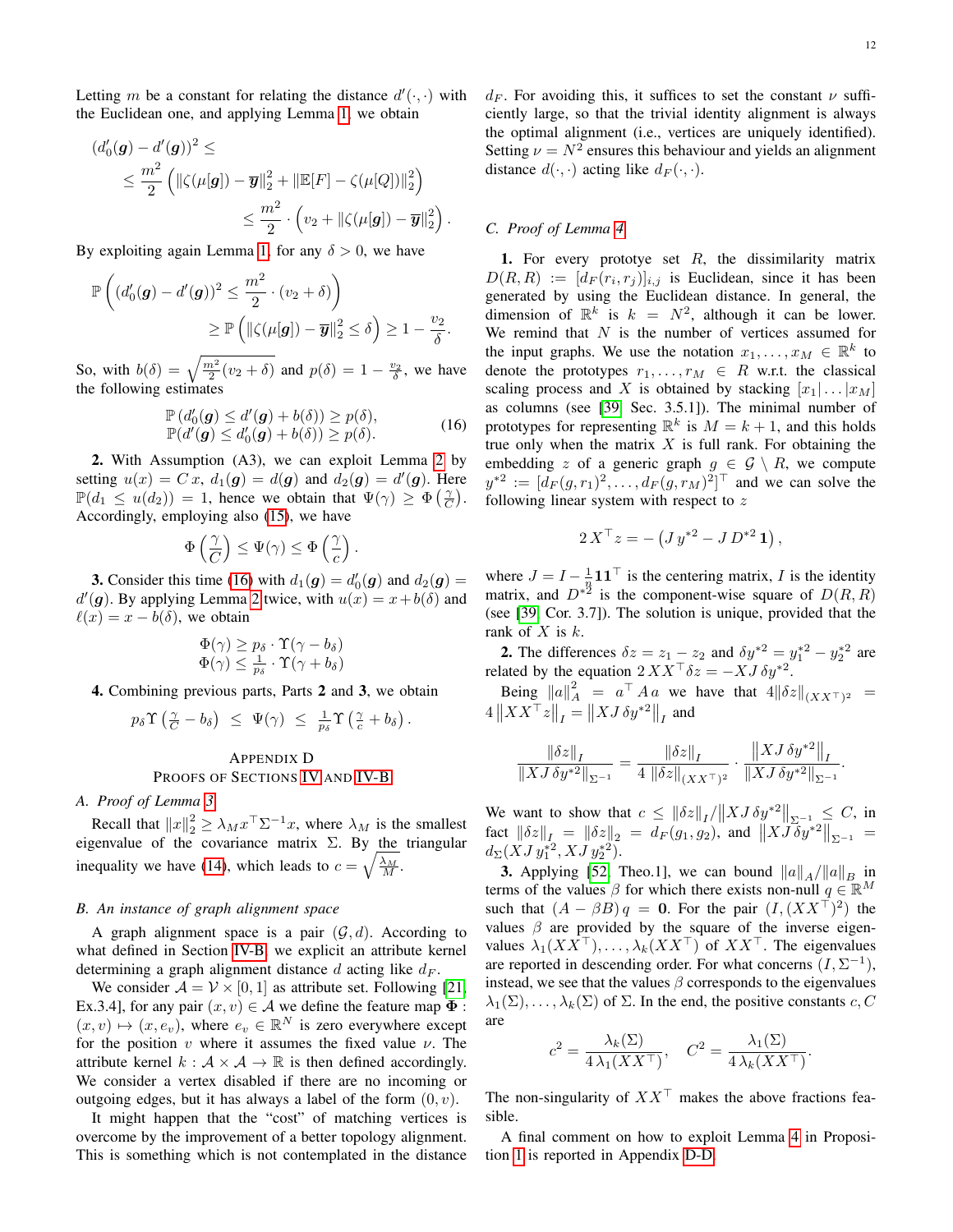## <span id="page-12-37"></span>*D. Proposition [1](#page-4-1) for the special case of Section [IV-B](#page-5-0)*

When considering identified vertices, while Lemma [2](#page-4-3) is still valid, Lemma [1](#page-4-2) has to be adapted. Despite the new embedding  $\zeta_0(g) = X J \zeta(g)^{*2}$  is slightly different from the original one in [\(1\)](#page-2-5),  $\zeta_0(\cdot)$  and  $\mathcal{D}_0$  can be treated in a similar way. In particular, a result equivalent to Lemma [1](#page-4-2) can be proved for  $\zeta_0(\cdot)$  by solely adapting Part 2 of the proof shown in Appendix [C-A,](#page-10-3)

$$
d_F(g_1, g_2) = ||\delta z||_2 \ge \frac{||XX^\top \delta z||_2}{\lambda_1 (XX^\top)} = \frac{||XJ \delta y^{*2}||_2}{\lambda_1 (XX^\top)} = (\lambda_1 (XX^\top))^{-1} ||u_1 - u_2||_2.
$$

Paying attention in substituting the map  $\zeta(\cdot)$  with  $\zeta_0(\cdot)$ , the rest of the proof holds with  $M = \lambda_1 (XX^{\top})^2$  thus obtaining the Claims  $(C1)$  and  $(C2)$ , with a final result similar to the one of Proposition [1.](#page-4-1)

#### ACKNOWLEDGEMENTS

This research is funded by the Swiss National Science Foundation project 200021 172671: "ALPSFORT: A Learning graPh-baSed framework FOr cybeR-physical sysTems".

#### **REFERENCES**

- <span id="page-12-0"></span>[1] G. Ditzler, M. Roveri, C. Alippi, and R. Polikar, "Learning in nonstationary environments: A survey," *IEEE Computational Intelligence Magazine*, vol. 10, no. 4, pp. 12–25, Nov. 2015.
- <span id="page-12-1"></span>[2] J. Gama, I. Žliobaitė, A. Bifet, M. Pechenizkiy, and A. Bouchachia, "A survey on concept drift adaptation," *ACM Computing Surveys (CSUR)*, vol. 46, no. 4, p. 44, 2014.
- <span id="page-12-2"></span>[3] R. Elwell and R. Polikar, "Incremental learning of concept drift in nonstationary environments," *IEEE Transactions on Neural Networks*, vol. 22, no. 10, pp. 1517–1531, 2011.
- <span id="page-12-3"></span>[4] C. Alippi and M. Roveri, "Just-in-time adaptive classifiers–part i: Detecting nonstationary changes," *IEEE Transactions on Neural Networks*, vol. 19, no. 7, pp. 1145–1153, 2008.
- <span id="page-12-4"></span>[5] C. Alippi, G. Boracchi, and M. Roveri, "Just in time classifiers: Managing the slow drift case," in *IEEE International Joint Conference on Neural Networks*. IEEE, 2009, pp. 114–120.
- <span id="page-12-5"></span>[6] D. M. Hawkins, P. Qiu, and C. W. Kang, "The changepoint model for statistical process control," *Journal of Quality Technology*, vol. 35, no. 4, p. 355, 2003.
- <span id="page-12-6"></span>[7] M. Basseville and I. V. Nikiforov, *Detection of Abrupt Changes: Theory and Application*. Englewood Cliffs, NJ, USA: Prentice Hall, 1993, vol. 104.
- <span id="page-12-7"></span>[8] C. Alippi and M. Roveri, "An adaptive cusum-based test for signal change detection," in *Proceedings of the IEEE International Symposium on Circuits and Systems*. IEEE, 2006, pp. 1–4.
- <span id="page-12-8"></span>[9] G. J. Ross and N. M. Adams, "Two nonparametric control charts for detecting arbitrary distribution changes," *Journal of Quality Technology*, vol. 44, no. 2, p. 102, 2012.
- <span id="page-12-9"></span>[10] K. Zamba and D. M. Hawkins, "A multivariate change-point model for statistical process control," *Technometrics*, vol. 48, no. 4, pp. 539–549, 2006.
- <span id="page-12-10"></span>[11] V. Golosnoy, S. Ragulin, and W. Schmid, "Multivariate CUSUM chart: properties and enhancements," *AStA Advances in Statistical Analysis*, vol. 93, no. 3, pp. 263–279, 2009.
- <span id="page-12-11"></span>[12] L. Livi and C. Alippi, "One-class classifiers based on entropic spanning graphs," *IEEE Transactions on Neural Networks and Learning Systems*, pp. 1–13, Sep. 2016.
- <span id="page-12-12"></span>[13] R. Hamon, P. Borgnat, P. Flandrin, and C. Robardet, "Extraction of temporal network structures from graph-based signals," *IEEE Transactions on Signal and Information Processing over Networks*, vol. 2, no. 2, pp. 215–226, Jun. 2016.
- <span id="page-12-13"></span>[14] D. I. Shuman, S. K. Narang, P. Frossard, A. Ortega, and P. Vandergheynst, "The emerging field of signal processing on graphs: Extending high-dimensional data analysis to networks and other irregular domains," *IEEE Signal Processing Magazine*, vol. 30, no. 3, pp. 83–98, May 2013.
- <span id="page-12-14"></span>[15] P. Holme and J. Saramäki, "Temporal networks," *Physics Reports*, vol. 519, no. 3, pp. 97–125, 2012.
- <span id="page-12-32"></span>[16] P. Holme, "Modern temporal network theory: A colloquium," *The European Physical Journal B*, vol. 88, no. 9, pp. 1–30, 2015.
- <span id="page-12-15"></span>[17] N. Masuda and R. Lambiotte, *A Guide to Temporal Networks*, ser. Series on Complexity Science. Singapore: World Scientific Publishing Company, 2016.
- <span id="page-12-16"></span>[18] J. D. Wilson, N. T. Stevens, and W. H. Woodall, "Modeling and detecting change in temporal networks via a dynamic degree corrected stochastic block model," *arXiv preprint arXiv:1605.04049*, 2016.
- <span id="page-12-34"></span>[19] I. Barnett and J.-P. Onnela, "Change point detection in correlation networks," *Scientific Reports*, vol. 6, 2016.
- <span id="page-12-17"></span>[20] C. Masoller, Y. Hong, S. Ayad, F. Gustave, S. Barland, A. J. Pons, S. Gómez, and A. Arenas, "Quantifying sudden changes in dynamical systems using symbolic networks," *New Journal of Physics*, vol. 17, no. 2, p. 023068, 2015.
- <span id="page-12-18"></span>[21] B. J. Jain, "On the geometry of graph spaces," *Discrete Applied Mathematics*, vol. 214, pp. 126–144, 2016.
- <span id="page-12-19"></span>[22] ——, "Statistical graph space analysis," *Pattern Recognition*, vol. 60, pp. 802–812, 2016.
- <span id="page-12-20"></span>[23] L. Livi and A. Rizzi, "The graph matching problem," *Pattern Analysis and Applications*, vol. 16, no. 3, pp. 253–283, 2013.
- <span id="page-12-21"></span>[24] P. Foggia, G. Percannella, and M. Vento, "Graph matching and learning in pattern recognition in the last 10 years," *International Journal of Pattern Recognition and Artificial Intelligence*, vol. 28, no. 1, p. 1450001, 2014.
- [25] F. Emmert-Streib, M. Dehmer, and Y. Shi, "Fifty years of graph matching, network alignment and network comparison," *Information Sciences*, vol. 346, pp. 180–197, 2016.
- <span id="page-12-22"></span>[26] M. Roy, S. Schmid, and G. Tredan, "Modeling and measuring graph similarity: The case for centrality distance," in *Proceedings of the 10th ACM international workshop on Foundations of mobile computing*. ACM, 2014, pp. 47–52.
- <span id="page-12-23"></span>[27] H. Bunke and G. Allermann, "Inexact graph matching for structural pattern recognition," *Pattern Recognition Letters*, vol. 1, no. 4, pp. 245– 253, 1983.
- <span id="page-12-24"></span>[28] G. Da San Martino, N. Navarin, and A. Sperduti, "Tree-based kernel for graphs with continuous attributes," *IEEE Transactions on Neural Networks and Learning Systems*, vol. PP, no. 99, pp. 1–7, June 2017.
- <span id="page-12-25"></span>[29] H. Qiu and E. R. Hancock, "Graph matching and clustering using spectral partitions," *Pattern Recognition*, vol. 39, no. 1, pp. 22–34, 2006.
- <span id="page-12-26"></span>[30] L. Bai, L. Rossi, A. Torsello, and E. R. Hancock, "A quantum Jensen-Shannon graph kernel for unattributed graphs," *Pattern Recognition*, vol. 48, no. 2, pp. 344–355, 2015.
- <span id="page-12-27"></span>[31] F. Costa and K. De Grave, "Fast neighborhood subgraph pairwise distance kernel," in *Proceedings of the 26th International Conference on Machine Learning*. Omnipress, Jul. 2010, pp. 255–262.
- <span id="page-12-28"></span>[32] S. Fankhauser, K. Riesen, and H. Bunke, "Speeding up graph edit distance computation through fast bipartite matching," in *International Workshop on Graph-Based Representations in Pattern Recognition*. Springer, 2011, pp. 102–111.
- [33] A. Fischer, C. Y. Suen, V. Frinken, K. Riesen, and H. Bunke, "Approximation of graph edit distance based on Hausdorff matching," *Pattern Recognition*, vol. 48, no. 2, pp. 331–343, 2015.
- <span id="page-12-29"></span>[34] S. Bougleux, L. Brun, V. Carletti, P. Foggia, B. Gaüzère, and M. Vento, "Graph edit distance as a quadratic assignment problem," *Pattern Recognition Letters*, vol. 87, pp. 38–46, 2017.
- <span id="page-12-30"></span>[35] S. Ranshous, S. Shen, D. Koutra, S. Harenberg, C. Faloutsos, and N. F. Samatova, "Anomaly detection in dynamic networks: A survey," *Wiley Interdisciplinary Reviews: Computational Statistics*, vol. 7, no. 3, pp. 223–247, 2015.
- <span id="page-12-31"></span>[36] C. Rossant, S. N. Kadir, D. F. M. Goodman, J. Schulman, M. L. D. Hunter, A. B. Saleem, A. Grosmark, M. Belluscio, G. H. Denfield, A. S. Ecker, A. S. Tolias, S. Solomon, G. Buzsaki, M. Carandini, and K. D. Harris, "Spike sorting for large, dense electrode arrays," *Nature Neuroscience*, vol. 19, no. 4, pp. 634–641, Apr. 2016.
- <span id="page-12-33"></span>[37] L. Akoglu, H. Tong, and D. Koutra, "Graph based anomaly detection and description: A survey," *Data Mining and Knowledge Discovery*, vol. 29, no. 3, pp. 626–688, 2015.
- <span id="page-12-35"></span>[38] L. Peel and A. Clauset, "Detecting change points in the large-scale structure of evolving networks," in *Proceedings of the 29th Conference on Artificial Intelligence*, 2015, pp. 2914–2920.
- <span id="page-12-36"></span>[39] E. Pękalska and R. P. W. Duin, *The Dissimilarity Representation for Pattern Recognition: Foundations and Applications*. Singapore: World Scientific, 2005.